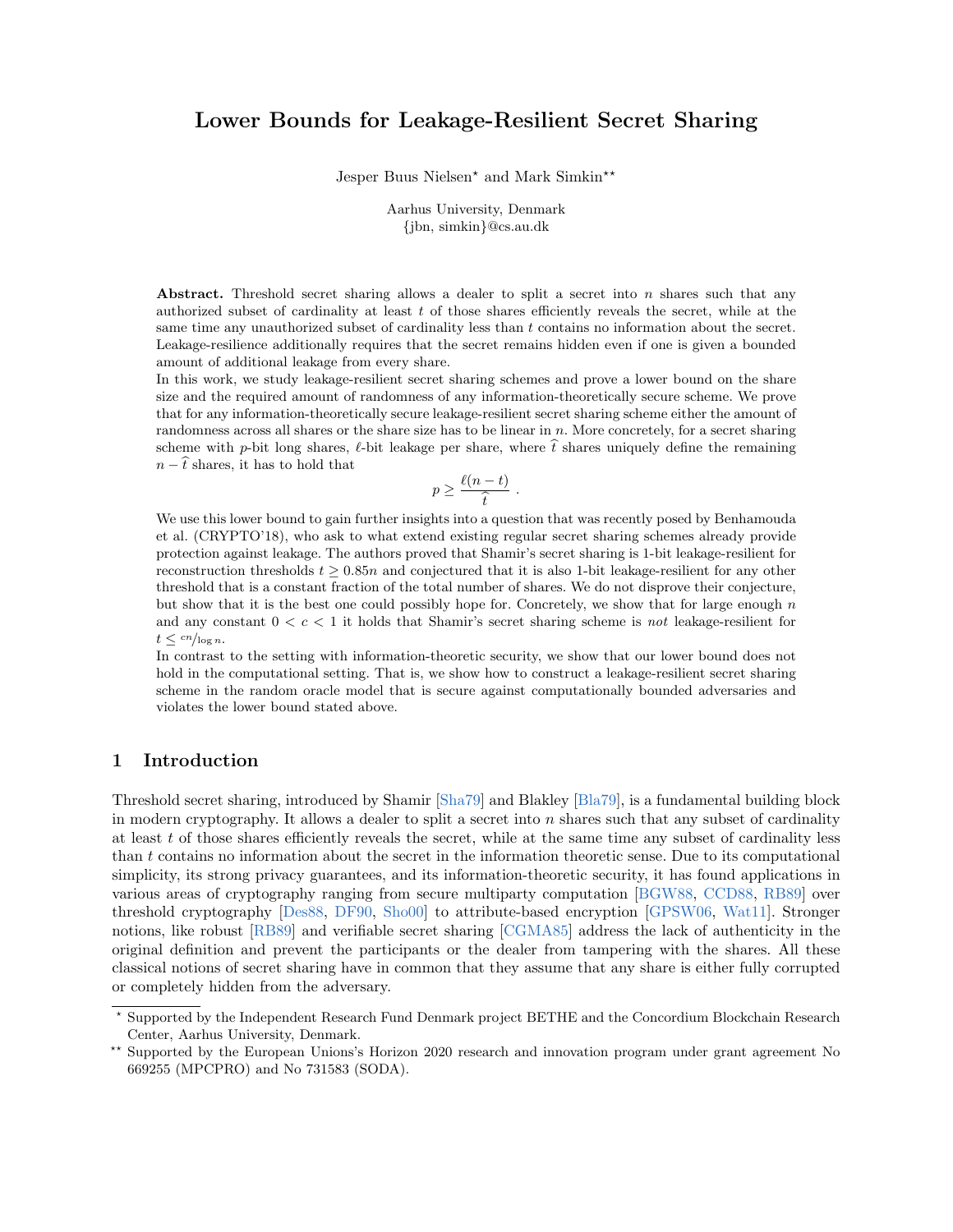In contrast to these notions, a recent line of works [\[DP07,](#page-16-5) [BGK14,](#page-15-6) [GK18a,](#page-16-6) [GK18b,](#page-16-7) [ADN](#page-15-7)<sup>+</sup>18, [KMS18,](#page-16-8) [SV18,](#page-16-9) [BS18\]](#page-15-8) considers secret sharing in the context of side-channel attacks, where an adversary gets some form of restricted access to all shares. Generally, these works consider two types of adversaries. Active adversaries that may tamper with all shares and passive adversaries that may leak some bounded amount of information from each share. Constructing secret sharing schemes that remain secure in the presence of such powerful adversaries is a challenging task and, unsurprisingly, existing constructions are less efficient than regular secret sharing schemes in one way or another. Understanding what price one has to pay for such strong security guarantees is a foundational theoretical question and of significant practical importance when real-world resources are limited. While the efficiency of regular threshold secret sharing is well understood [\[BGK16\]](#page-15-9), little is known about the price of additional security against side-channel attacks.

In this work, we focus on leakage-resilient secret sharing and we measure efficiency in terms of share size and the amount of randomness needed for secret sharing a value. The share size is an important measure to optimize, since it directly affects the efficiency of cryptographic primitives, like multiparty computation protocols, that are built on top of secret sharing. The celebrated BGW protocol [\[BGW88\]](#page-15-1) for secure multiparty computation, for instance, exhibits a one-to-one correspondence between share size of the underlying secret sharing scheme and overall communication complexity of the protocol. That is, an increase of the share size by a factor of 2 directly translates to an increase of the overall communication complexity of the protocol by the same factor. The amount of randomness that cryptographic primitives require is an important measure to optimize for real-world applications. In research, it is often assumed that randomness is simply there when needed it, yet in reality it turns out to be a precious resource with limited availability. Generating good randomness is difficult and cryptographic primitives that required more randomness than what was available have led to devastating large-scale attacks [\[HDWH12\]](#page-16-10).

#### 1.1 Our Contribution

We prove that for any leakage-resilient secret sharing scheme with information-theoretic security either the amount of randomness across all shares or the share size has to be large.

**Theorem 1 (Informal).** Let S be a t-out-of-n secret sharing scheme, let p be the bit length of each share, and let  $\ell$  be the number of bits leaked from each share. If S is leakage-resilient against a computationally unbounded adversary and  $\hat{t}$  shares uniquely define the remaining n  $-\hat{t}$  shares, then

$$
p \ge \frac{\ell(n-t)}{\widehat{t}}
$$

For instance, for a  $\mathcal{O}(1)$ -out-of-n secret sharing scheme with 1-bit leakage, where  $\mathcal{O}(1)$  shares uniquely define the remaining shares, the theorem tells us that the share size has to be linear in the number of shares. On the other hand, if we want the share size to be  $o(n)$ , then the theorem tells us that virtually all shares have to contain some independent, yet meaningful information<sup>[1](#page-1-0)</sup>.

We prove our lower bound by presenting a conceptually simple generic adversary, who breaks the leakageresilience of any secret sharing scheme that violates our bound. More concretely, the adversary is given leakage from each share and its goal is to determine the secret value. The high-level idea behind our attack is to apply one separate uniformly random leakage function to each share. By correctness of a secret sharing scheme, we know that any two vectors of secret shares corresponding to two different secrets will always differ in at least  $n-t+1$  positions. If the output of each leakage function is  $\ell$  bits long, then two different shares produce the same leakage with probability  $2^{-\ell}$ . The smaller the threshold t, the larger the number of differing shares. The main observation behind our lower bound is that, with an increasing  $n$ , we quickly reach a point, where the leakage excludes all but one of the secrets that could have produced the given leakage.

We use our lower bound to gain further insights into an intriguing question that was recently posed by Benhamouda et al. [\[BDIR18\]](#page-15-10), who ask to what extent existing regular secret sharing schemes already provide protection against leakage. Among other results, the authors show that Shamir's secret sharing scheme over

<span id="page-1-0"></span> $1$  We will precise define what we mean by meaningful information in Section [3.1](#page-7-0)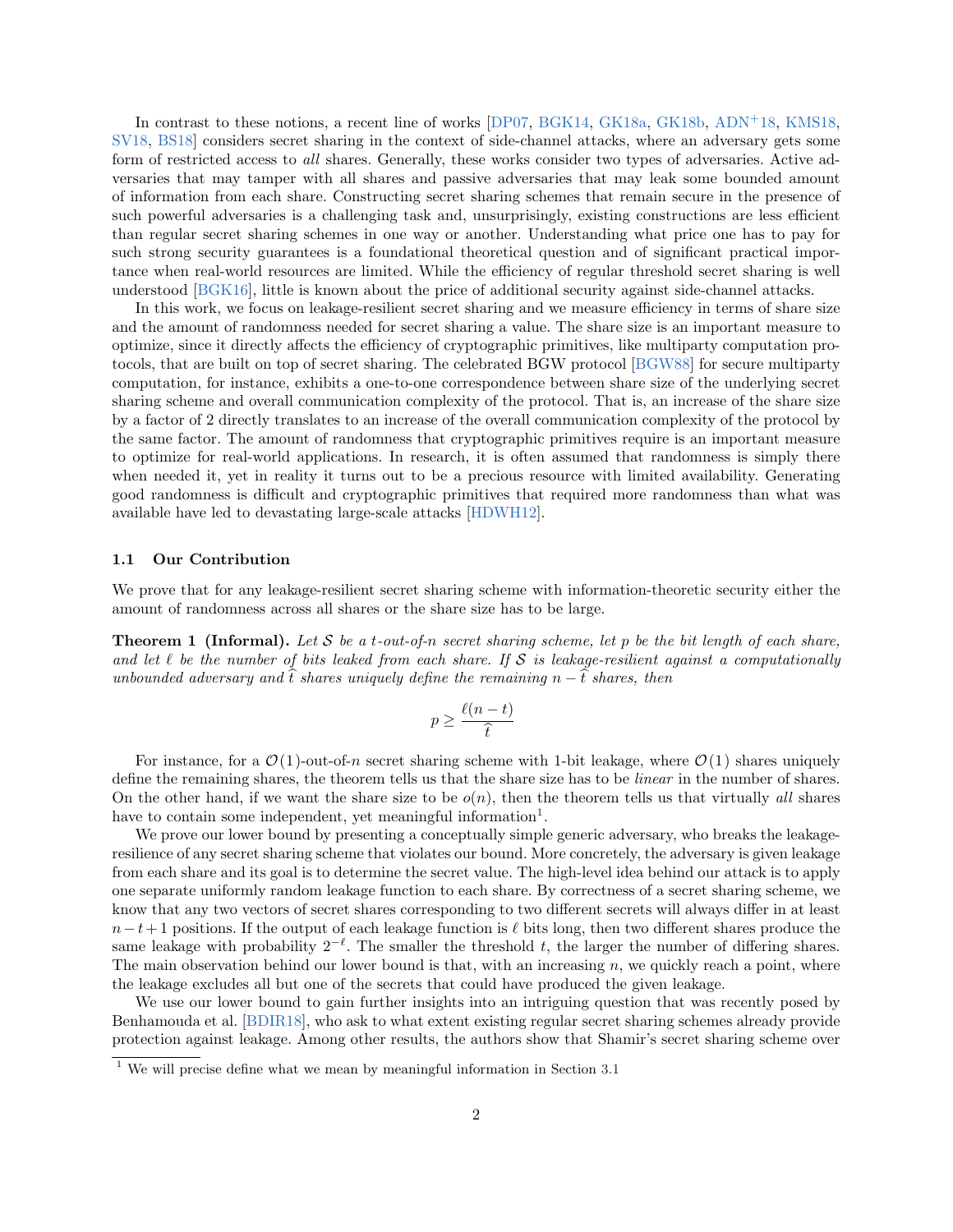

<span id="page-2-0"></span>Fig. 1. Overview of our results on the leakage-resilience of Shamir's secret sharing over a prime order field  $\mathbb{F}_q$  for an arbitrary number of parties  $n$ . The y-axis depicts the leakage per share in bits, the x-axis shows the reconstruction threshold. The red area indicates parameter ranges in which it is not leakage-resilient. The green area indicates parameter ranges where it is. The white area indicates parameter ranges, where we do not know anything.  $n$  is the number of parties,  $\log q$  is the number of bits per share, and  $0 < c < 1$  is an arbitrary, but fixed constant.

a field  $\mathbb{F}_{2^k}$  with small characteristic is not leakage-resilient. Specifically, the authors present an attack, which obtains one bit of the secret shared value from 1-bit leakage from each share. On the positive side, the authors show that t-out-of-n Shamir secret sharing over a prime order field  $\mathbb{F}_q$  is 1-bit leakage-resilient if  $t \geq 0.85n$ . The authors leave it open to prove or disprove the leakage-resilience of Shamir secret sharing over  $\mathbb{F}_q$  for other parameter ranges and conjecture:

<span id="page-2-1"></span>**Conjecture 1** ([\[BDIR18\]](#page-15-10)) Let  $0 < c \le 1$  be a constant and let  $q \approx n$  be a prime. For large enough n, it holds that cn-out-of-n Shamir secret sharing over  $\mathbb{F}_q$  is 1-bit leakage-resilient.

We do not disprove their conjecture, but show that it is basically the best one could hope for. More concretely, we show that for a large enough n and any constant  $0 < c < 1$  it holds that Shamir's secret sharing scheme is not leakage-resilient for  $t \leq cn/\log n$ . Our results regarding the leakage-resilience of Shamir's secret sharing scheme are illustrated in Figure [1.](#page-2-0) Whereas the negative results above crucially rely on a computationally unbounded adversary, we also show that for the specific case of  $2$ -out-of-n Shamir secret sharing there exists a computationally efficient attack.

Given the lower bound for information-theoretically secure secret sharing schemes, it may be natural to hope the same bound may apply to schemes that only need to be sure against a computationally bounded adversary. We show that this is not the case by presenting a leakage-resilient secret sharing scheme in the random oracle model that has a share size of  $p = \mathcal{O}(n + \lambda + \ell)$  and is secure against any computationally bounded adversary that runs in time  $poly(\lambda)$ . By setting, for instance,  $\ell > n$  one can see that such a scheme violates our lower bound from above for sufficiently large n.

## 2 Preliminaries

For random variables V and W we use  $V \approx_{\epsilon} W$  to denote that the distributions of V and W are at most  $\epsilon$ apart in  $L_1$  distance.

Our definition of threshold secret sharing follows the definition of Beimel [\[Bei11\]](#page-15-11). We additionally define a full reconstruction threshold  $\hat{t}$ , which defines how many shares are needed to reconstruct all shares of a particular secret sharing. In other words, the full reconstruction threshold  $\hat{t}$  can also be seen as an upper bound on the total entropy among all shares of a secret sharing. In our definition and the remainder of the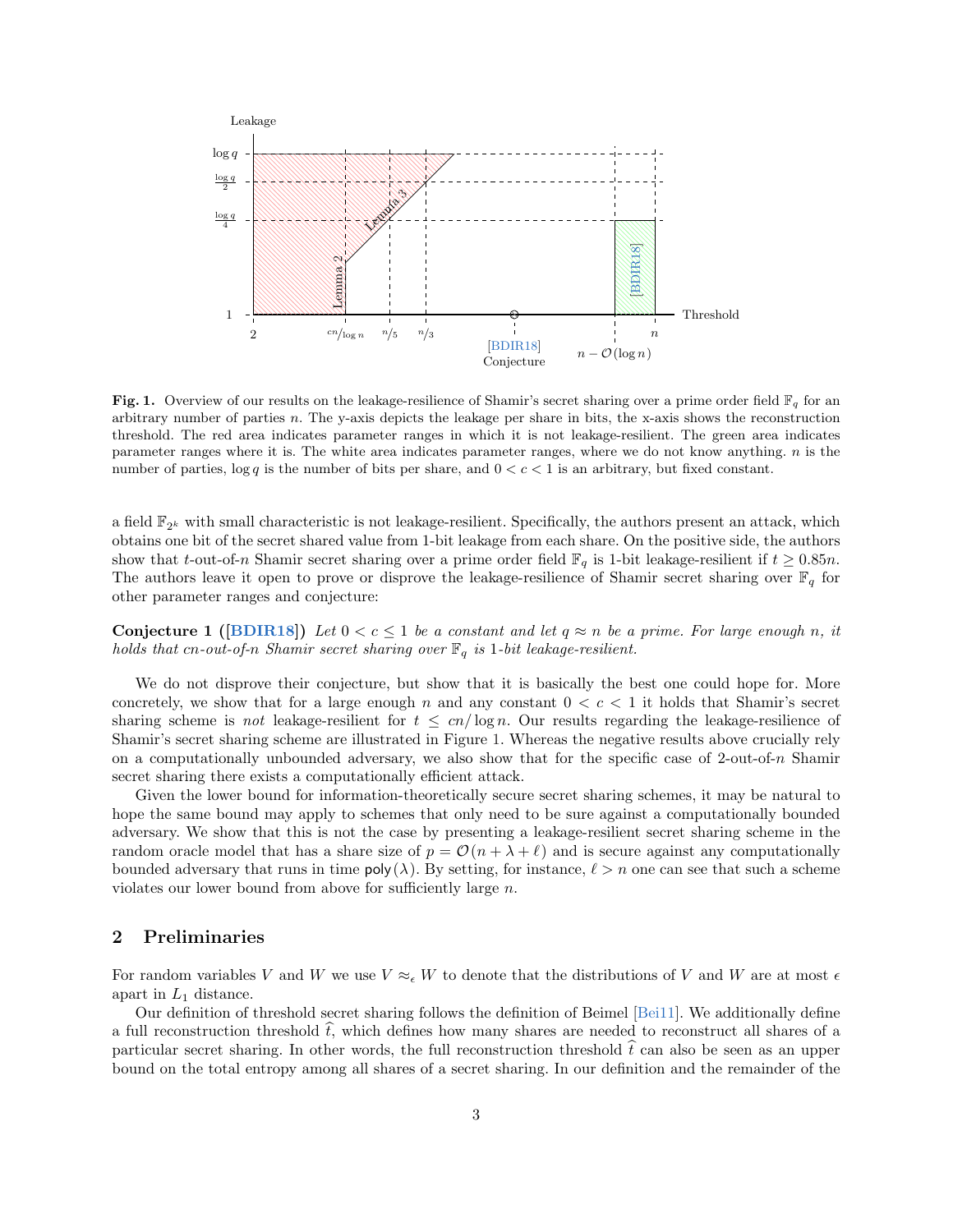paper we assume perfectly correct secret sharing schemes. This is done for the sake of simplicity and all proofs easily extend to the case, where the reconstruction may fail with some probability.

Definition 1 (Threshold Secret Sharing Scheme). Let SHARE :  $\{0,1\}^k \rightarrow (\{0,1\}^p)^n$  be an efficient randomized algorithm mapping k bit secrets into n shares each of length p. Let REC :  $(\{0,1\}^p)^n \rightarrow \{0,1\}^k$ be a deterministic algorithm that maps a collection of t shares back to a secret. The notion generalises in a straight forward manner to schemes SHARE :  $\{0,1\}^k \to \prod_{i=1}^n \{0,1\}^{p_i}$ , where the shares possibly have different length. The pair (SHARE, REC) is called a t-out-of-n secret sharing if:

1. Perfect Correctness: Any t-out-of-n shares can be used to reconstruct the secret correctly. For any  $x \in \{0,1\}^k$ , for any set  $T \subseteq [n]$  with  $|T| \ge t$ ,

$$
Pr[Rec(ShARE(x)_{T}) = x] = 1
$$

where the probability is taken over the randomness of the sharing function and  $\text{SHARE}(x)$  denotes the restriction of the n shares produced by  $\text{SHARE}(x)$  to the ones identified by the set T.

- 2. Perfect Privacy: Less than t shares reveal no information about the underlying secret. More formally, for any two  $x, y \in \{0,1\}^k$ , any set  $T \subseteq [n]$  with  $|T| < t$ , SHARE $(x)_T$  is identically distributed to  $\text{SHARE}(y)_{T}$ .
- 3. Full Reconstruction: A secret sharing scheme has  $\hat{t}$ -full-reconstruction if SHARE(x) can be computed from any subset  $\text{SHARE}(x)_T$  with  $|T| \geq t$ .

The notion of Full Reconstruction is non-standard, but essential to our study. Leakage-resilient secret sharing schemes like [\[SV18\]](#page-16-9) with very high leakage resilience all seem to use some notion of non-trivial correlated randomness which makes the full reconstruction threshold larger than the reconstruction threshold. To some extend our results will explain why this is the case. If you have a scheme with low full reconstruction threshold you get poor leakage resilience. So if you have a scheme with a low reconstruction threshold and good leakage resilience, then the full reconstruction threshold must be larger than the reconstruction threshold.

To model leakage-resilient secret sharing, we use the local leakage model as defined by Goyal and Kumar [\[GK18a\]](#page-16-6) and Benhamouda et al. [\[BDIR18\]](#page-15-10). Intuitively, it allows the adversary to compute arbitrary independent leakage functions on all shares, which are only restricted in the size of their leakage output. For the sake of exposition, we split the definition in weak and regular local leakage-resilience. In weak local leakage-resilience the adversary is only given the output of the leakage functions. In regular local leakageresilience, it is additionally given  $\theta$  full shares. As such weak local leakage-resilience is a special case of regular local leakage-resilience for  $\theta = 0$ .

**Definition 2 (Leakage Function).** We call LEAK = (LEAK<sub>1</sub>,..., LEAK<sub>n</sub>) an  $\ell$ -leakage function for (SHARE, REC) if SHARE :  $\{0,1\}^k \to \prod_{i=1}^n \{0,1\}^{p_i}$  and LEAK<sub>i</sub> :  $\{0,1\}^{p_i} \to \{0,1\}^{\ell}$ . For  $(\mathsf{sh}_1, \ldots, \mathsf{sh}_n) \leftarrow \text{SHARE}(s)$  we define  $(b_1, \ldots, b_n)$  = LEAK( $\overline{sh_1, \ldots, sh_n}$ ) by  $b_i =$  LEAK<sub>i</sub>( $\overline{sh_i}$ ).

Definition 3 (Weak Local Leakage-Resilience). A secret sharing scheme (SHARE, REC) is said to be  $(\epsilon, \ell)$ -weakly-local-leakage-resilient (W-IND-LLR) if for every l-leakage function vector LEAK and every pair of secrets  $x, y \in \{0, 1\}^k$  it holds that

$$
LEAK(SHARE(x)) \approx_{\epsilon} LEAK(SHARE(y)).
$$

We also define leakage-resilience against a class of adversaries. Let B be a possibly randomized interactive algorithm. First the adversary outputs a pair of secrets  $(x_0, x_1)$  and a leakage function LEAK. Then the game flips a uniformly random challenge bit c and inputs  $\text{LEAK}(\text{SHARE}(x_c))$  to B. Then run B to get a guess  $g \in \{0,1\}$ . Let Adv $B = 2|\Pr[g = c] - \frac{1}{2}$ . We say that (SHARE, REC) is  $(\epsilon, \ell)$ -weakly-local-leakage-resilient for a class  $\beta$  of adversaries if for all  $B \in \beta$  it holds that

$$
\mathsf{Adv}_B \leq \epsilon.
$$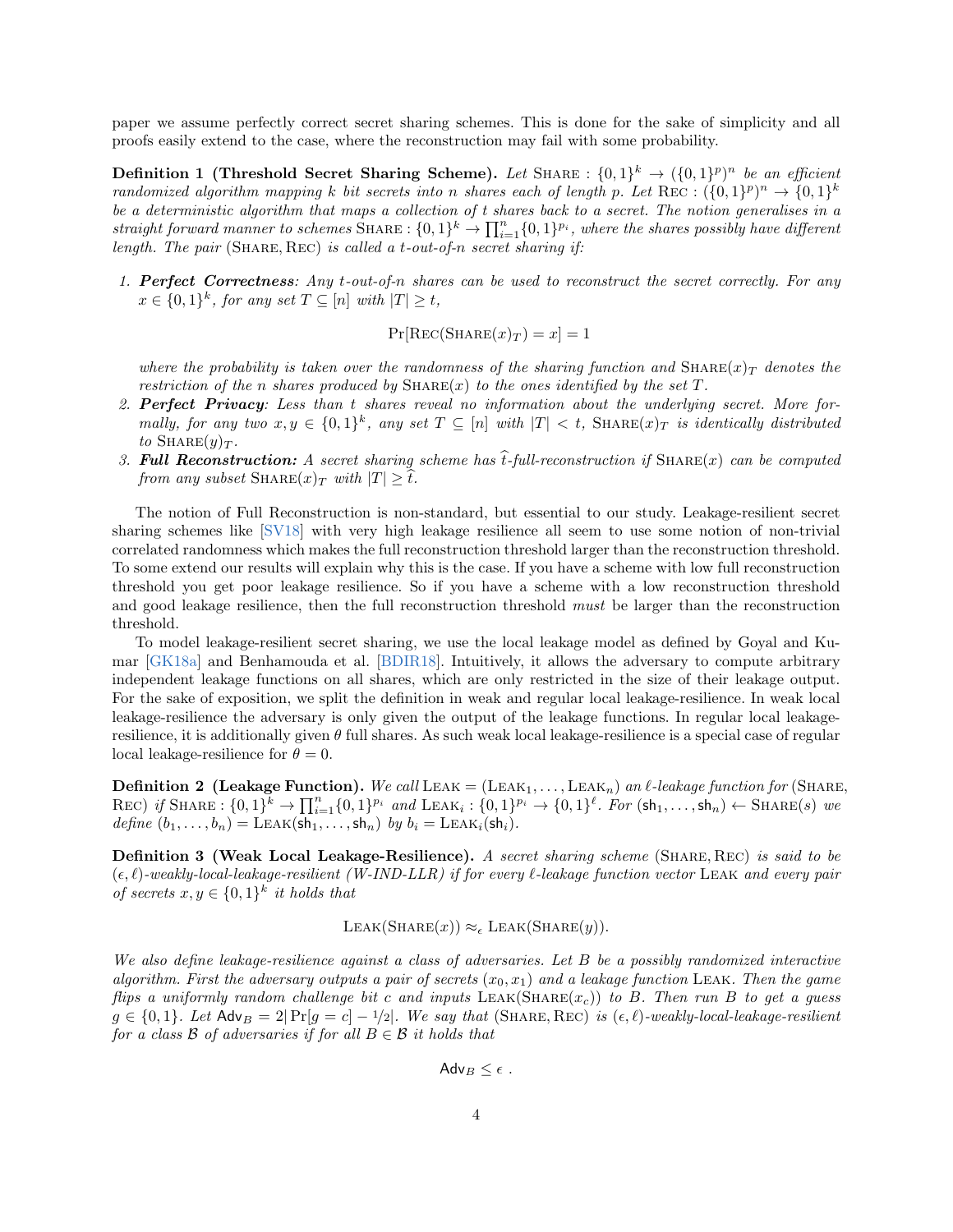**Definition 4 (Local Leakage-Resilience).** A secret sharing scheme (SHARE, REC) is said to be  $(\epsilon, \ell, \theta)$ local-leakage-resilient (IND-LLR) if for every  $\ell$ -leakage function vector LEAK, for any set  $T \subseteq [n]$  with  $|T| < \theta$ , and every pair of secrets  $x, y \in \{0, 1\}^k$  it holds that

 $(SHARE(x)_T, LEAK(SHARE(x))) \approx_{\epsilon} (SHARE(y)_T, LEAK(SHARE(y))).$ 

We also add a one-way notion, which we will use for proving our lower bound. We will make the notion as weak as possible while still being meaningful, which makes our lower bound as strong as possible.

Definition 5 (Weak One-Way Local Leakage-Resilience). We define what it means for a secret sharing scheme (SHARE, REC) to be  $\ell$ -weakly one-way local-leakage-resilient (WOW-LLR). Let A be a possibly randomized interactive algorithm. Let  $x \in \{0,1\}^k$  be a secret. The game  $\text{WOW}_A(x)$  proceeds as follows. First the adversary outputs a leakage function LEAK. Then the game samples  $(\mathsf{sh}_1, \ldots, \mathsf{sh}_n) \leftarrow \text{SHARE}(x)$  and we input LEAK(SHARE(x)) to A, who outputs a guess  $y \in \{0,1\}^k \cup \{\perp\}$ . The output of  $\text{WOW}_A(x)$  is 1 if and only if  $y = x$ . We call A admissible if it always holds for all x that  $y = x$  or  $y = \bot$ . We require that for all admissible A there exist x for which  $Pr[WWW_A(x) = 1] < 1/2$ .

Note that one-wayness is a very weak security notion, it only requires that all of the secret cannot be learned. Requiring that the adversary must only make guesses it knows are correct further weakens the notion, as it limits the set of adversaries, which in turn makes it easier to be WOW-LLR. We also weaken the notion by requiring only that  $Pr[WWW_A(x) = 1] < 1/2$ , as opposed to requiring that  $Pr[WWW_A(x) = 1]$  is negligible. And finally we only require that  $(SHARE, REC)$  hides one x from the adversary, meaning that it might in principle be possible for  $A$  to recover almost all  $x$  with certainty. It seems hard to meaningfully further weaken the notion. Not surprisingly, W-IND-LLR implies WOW-LLR, but for completeness we prove a technical lemma to this effect.

**Lemma 1.** Let (SHARE, REC) be a secret sharing scheme. If (SHARE, REC) is  $(1/2, \ell)$ -W-IND-LLR then (SHARE, REC) is  $\ell$ -WOW-LLR.

*Proof.* Assume that (SHARE, REC) is not WOW-LLR. This means that there exists an admissible A such that

$$
\Pr[\text{WOW}_A(x) = 1] > \frac{1}{2}
$$

for all x. Now let B be W-IND-LLR adversary which first runs as follows. First pick  $x_0$  and  $x_1$  to be any distinct secrets. Run A to get a leakage function LEAK. Output  $(x_0, x_1)$  and LEAK. Get back

$$
(b_1,\ldots,b_n)=\text{LEAK}(\text{SHARE}(x_c))\ .
$$

Input  $(b_1, \ldots, b_n)$  to A and get back a guess y. If  $y = \perp$ , then output a uniform random guess g. Otherwise, since A is admissible we know that  $y = x_c$  for  $c = 0$  or  $c = 1$ . In that case, output  $g = c$ . We know that the probability that A guesses  $x_c$  is larger than  $\frac{1}{2}$ . So, clearly

$$
\begin{aligned} \mathsf{Adv}_B &= 2|\Pr[g = c] - \frac{1}{2} \\ &\ge 2(1 \cdot \Pr[y \neq \bot] + \frac{1}{2} \cdot \Pr[y = \bot] - \frac{1}{2}) \\ &> 2(1 \cdot \frac{1}{2} + \frac{1}{2} \cdot \frac{1}{2} - \frac{1}{2}) \\ &= \frac{1}{2}.\end{aligned}
$$

This implies that (SHARE, REC) is not  $(1/2, \ell)$ -W-IND-LLR.

#### 2.1 Shamir's Secret Sharing

In t-out-of-n Shamir secret sharing [\[Sha79\]](#page-16-0) the secrets and the shares come from a field  $\mathbb{F}_q$ , where q is usually chosen to be the smallest prime larger than n. Let  $\alpha_1, \ldots, \alpha_n \in \mathbb{F}_q$  be distinct non-zero elements known to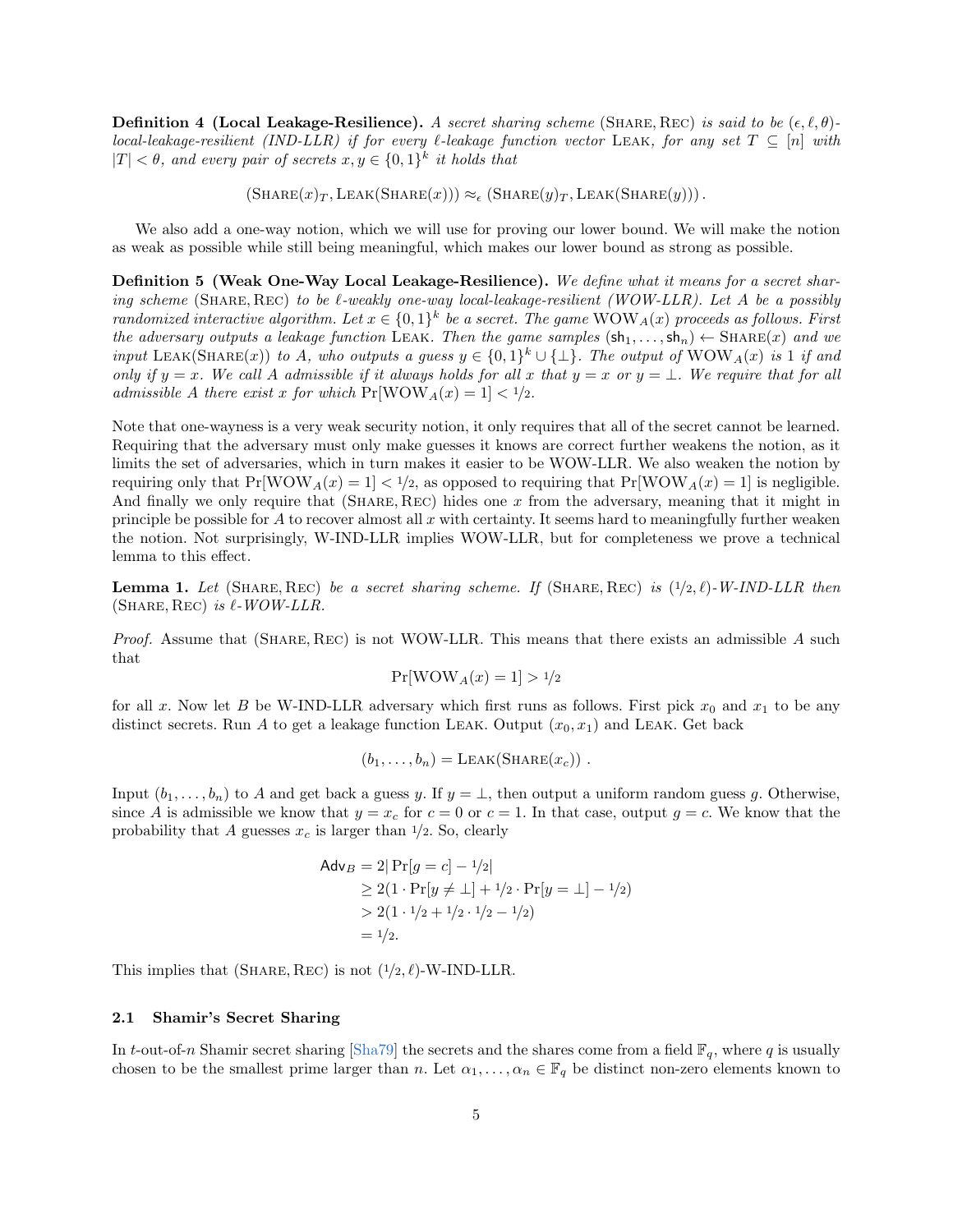all parties. To share a secret  $s \in \mathbb{F}_q$ , the dealer picks a uniformly random polynomial P of degree  $t-1$  with  $p(0) = s$ . The share of party i is  $\mathsf{sh}_i = P(\alpha_i)$ .

To reconstruct the secret, a sufficiently large subset of parties interpolates the polynomial P from their shares and evaluates the interpolated polynomial at position 0. Correctness follows from the fact that, in a field, any t points uniquely define a polynomial of degree  $t - 1$ . Privacy follows from the fact that for any  $t-1$  points any secret s is still possible and all secrets are equally likely.

## <span id="page-5-1"></span>3 Lower Bound

<span id="page-5-0"></span>In this section we prove our main result.

**Theorem 2.** Let  $S = (SHARE, REC)$  be a t-out-of-n secret sharing scheme with  $\hat{t}$ -full-reconstruction. If S is  $\ell$ -WOW-LLR and  $\ell \geq 1$ , then

$$
p \geq \frac{\ell(n-t)}{\widehat{t}} .
$$

*Proof.* We prove the theorem by exhibiting an explicit admissible adversary that breaks  $\ell$ -WOW-LLR of any secret sharing scheme with a share size  $p < \ell(n-t)/\hat{t}$ . We provide an inefficient, randomized algorithm A that exactly recovers the secret shared value from the given leakage with probability at least 1/2. Note that throughout the paper we give attacks succeeding with constant probability. It with be enough to present attacks succeeding with non-negligible probability. However, this does not seem to allow to strengthen our lower bounds.

The algorithm A proceeds as follows. Pick a random  $LEAK = (LEAK_1, \ldots, LEAK_n)$  where each  $LEAK_i$ :  $\{0,1\}^p \to \{0,1\}^{\ell}$  is an independent, uniformly random function mapping p-bit strings to  $\ell$ -bit strings. Submit it to the leakage game and get back

$$
(b_1,\ldots,b_n)=(\text{LEAK}_1(\text{sh}_1),\ldots,\text{LEAK}_n(\text{sh}_n)),
$$

where

$$
(\mathsf{sh}_1,\ldots,\mathsf{sh}_n) \leftarrow \text{SHARE}(s;r)
$$

is a secret sharing of the secret  $s$  that the algorithm should try to recover. Now iterate over all secrets  $s'$  and randomizers  $r'$  and compute

$$
(\mathsf{sh}'_1,\ldots,\mathsf{sh}'_n) \leftarrow \text{SHARE}(s';r')\ .
$$

Let

$$
S = \{s' | \exists r : (b_1, \ldots, b_n) = (\text{LEAK}_1(\text{sh}'_1), \ldots, \text{LEAK}_n(\text{sh}'_n))\}.
$$

This is the set of secrets s' which are consistent with the leakage  $(b_1, \ldots, b_m)$ . If  $|S| > 1$ , then output ⊥. Otherwise, let  $\{s\} = S$  and output s. Let succ be the event that the output is not  $\perp$ .

It is trivial to see that  $s \in S$ . Hence if  $|S| = 1$ , then indeed  $S = \{s\}$ . So when A does not output  $\perp$ , it outputs the correct secret s. Hence A is admissible.

We now prove that  $Pr[\text{succ}] \ge 1/2$ . Let  $(\text{sh}_1, \ldots, \text{sh}_n) \leftarrow \text{SHARE}(s; r)$  be the secret sharing of the secret that A is trying to guess and denote by  $b_i \leftarrow \text{LEAK}_i(\mathsf{sh}_i)$  the leakage from the i-th share. Let  $(\mathsf{sh}'_1, \ldots, \mathsf{sh}'_n) \leftarrow$ SHARE $(s'; r')$  be the secret sharing of some arbitrary but fixed secret s' with  $s \neq s'$  and let  $b'_i \leftarrow \text{LEAK}_i(\text{sh}'_i)$ be the corresponding leakage. By correctness of the secret sharing scheme, it is guaranteed that there exists a set  $I \subseteq [n]$  with  $|I| \geq n - t + 1$  such that  $\mathsf{sh}_i \neq \mathsf{sh}'_i$  for all  $i \in I$ . So it clearly holds that

$$
\Pr_{\text{LEAK}}[(b_1,\ldots,b_n)=(b'_1,\ldots,b'_n)] \leq 2^{-\ell(n-t+1)},
$$

where the randomness is taken over a random Leak.

Since each share is p bits long and since  $\hat{t}$  shares uniquely define any particular secret sharing, it follows that there exists at most a total of  $2^{p\hat{t}}$  possible secret sharings.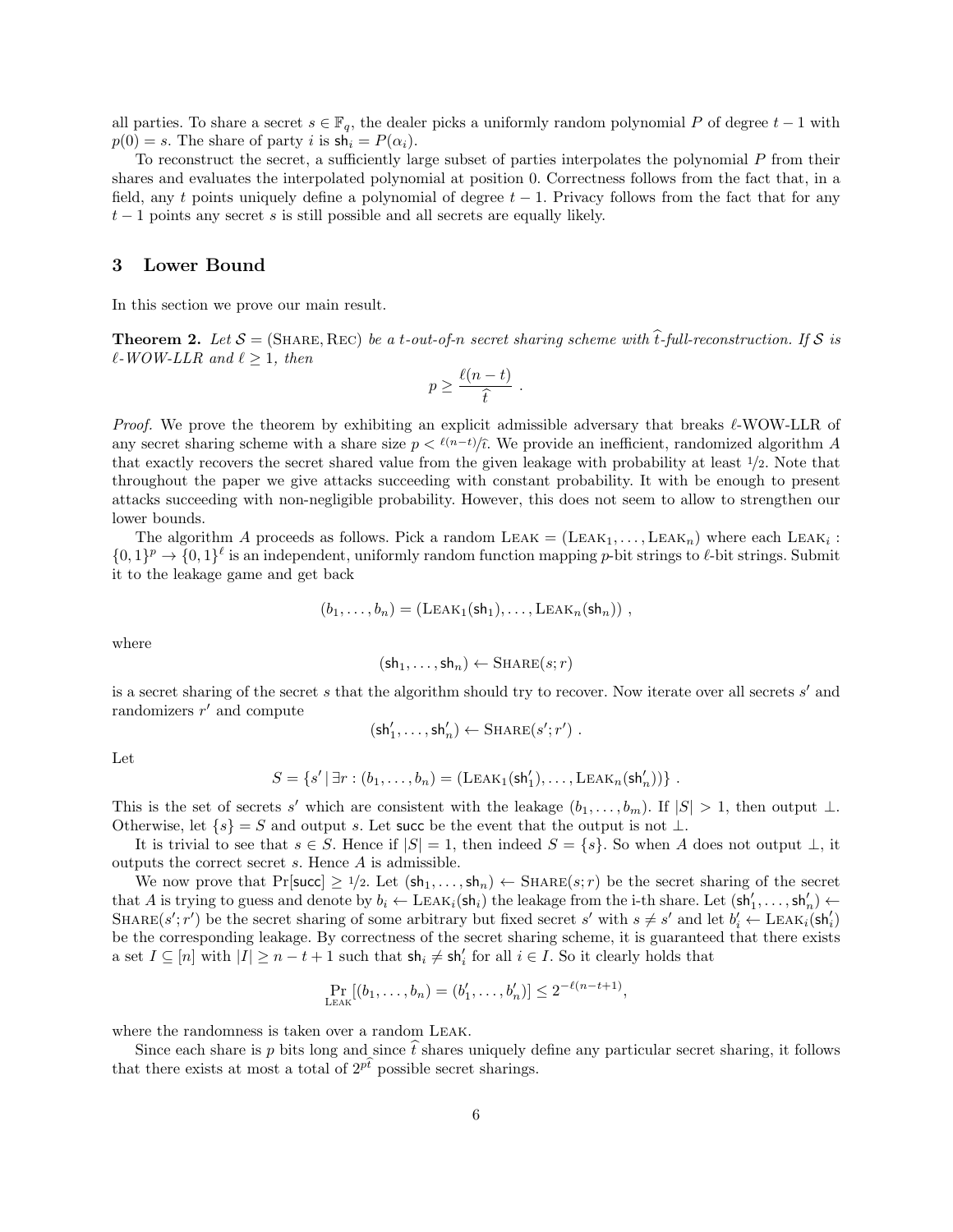Let coll be the event that there exists any  $(s', r')$  with  $s' \neq s$  such that  $(b_1, \ldots, b_n) = (LEAK_1(sh'_1), \ldots,$ LEAK<sub>n</sub>(sh'<sub>n</sub>)) when  $(sh'_1, ..., sh'_n) \leftarrow \text{SHARE}(s'; r')$ . By a union bound we get that

$$
\Pr[\text{coll}] \le 2^{p\hat{t} - \ell(n-t+1)}
$$

$$
\Pr[\neg\text{coll}] \ge 1 - 2^{p\hat{t} - \ell(n-t+1)}.
$$

Observe that the event succ =  $\neg$ coll. If all secret sharings of all values  $s' \neq s$  are inconsistent with the given leakage, then we can conclude that the secret shared value is s. For the probability of ¬coll to be larger than  $\frac{1}{2}$ , it suffices that

$$
1 - 2^{p\hat{t} - \ell(n - t + 1)} > 1/2
$$

$$
2^{p\hat{t} - \ell(n - t + 1)} < 1/2
$$

$$
p\hat{t} - \ell(n - t + 1) < -1
$$

$$
\ell(n - t + 1) - 1 > p\hat{t}
$$

$$
\frac{\ell(n - t + 1) - 1}{\hat{t}} > p
$$

To prevent the attack described above, we therefore need that

$$
\frac{\ell(n-t+1)-1}{\hat{t}} \le p
$$

has to hold. Finally, we observe that when  $\ell \geq 1$ , then  $\ell(n - t + 1) - 1 \geq \ell(n - t)$ .

As an immediate corollary of the theorem it follows that any secret sharing scheme, which only requires a constant number of shares for full reconstruction, has to have a share size that is linear in the number of shares if it wants to be leakage-resilient.

 $\blacksquare$ 

**Corollary 1.** Let  $S = (SHARE, REC)$  be a t-out-of-n secret sharing scheme with  $\hat{t}$ -full-reconstruction, where t and t are constants. If S is  $(1/2, 1)$ -W-IND-LLR, then its share size p is in  $\Omega(n)$ .

When given some complete shares in addition to the leakage, then we obtain the following bound:

**Theorem 3.** Let  $S = (SHARE, REC)$  be a t-out-of-n secret sharing scheme with  $\hat{t}$ -full-reconstruction. If S is  $(1/2, \ell, \theta)$ -IND-LLR, and  $\ell \geq 1$ , then

$$
p \ge \frac{\ell(n-t)}{\widehat{t}-\theta}.
$$

Proof. The proof here is almost identical to the proof of Theorem [2.](#page-5-0) In addition to the leakage, we are now given  $\theta$  complete shares. As before, let  $(b_1, \ldots, b_n)$  and  $(b'_1, \ldots, b'_n)$  be the leakage of some arbitrary, but fixed secret sharings  $a = \text{SHARE}(s; r)$  and  $a' = \text{SHARE}(s'; r')$  with  $s \neq s'$ . Let  $T \subseteq [n]$  with  $|T| < \theta$  be the subset of indices of shares that we get to see in addition to the leakage. We have already established that

$$
Pr[(b_1, ..., b_n) = (b'_1, ..., b'_n)] \le 2^{-\ell(n-t+1)},
$$

which implies

$$
Pr[(b_1, ..., b_n, a_T) = (b'_1, ..., b'_n, a'_T)] \le 2^{-\ell(n-t+1)}
$$

.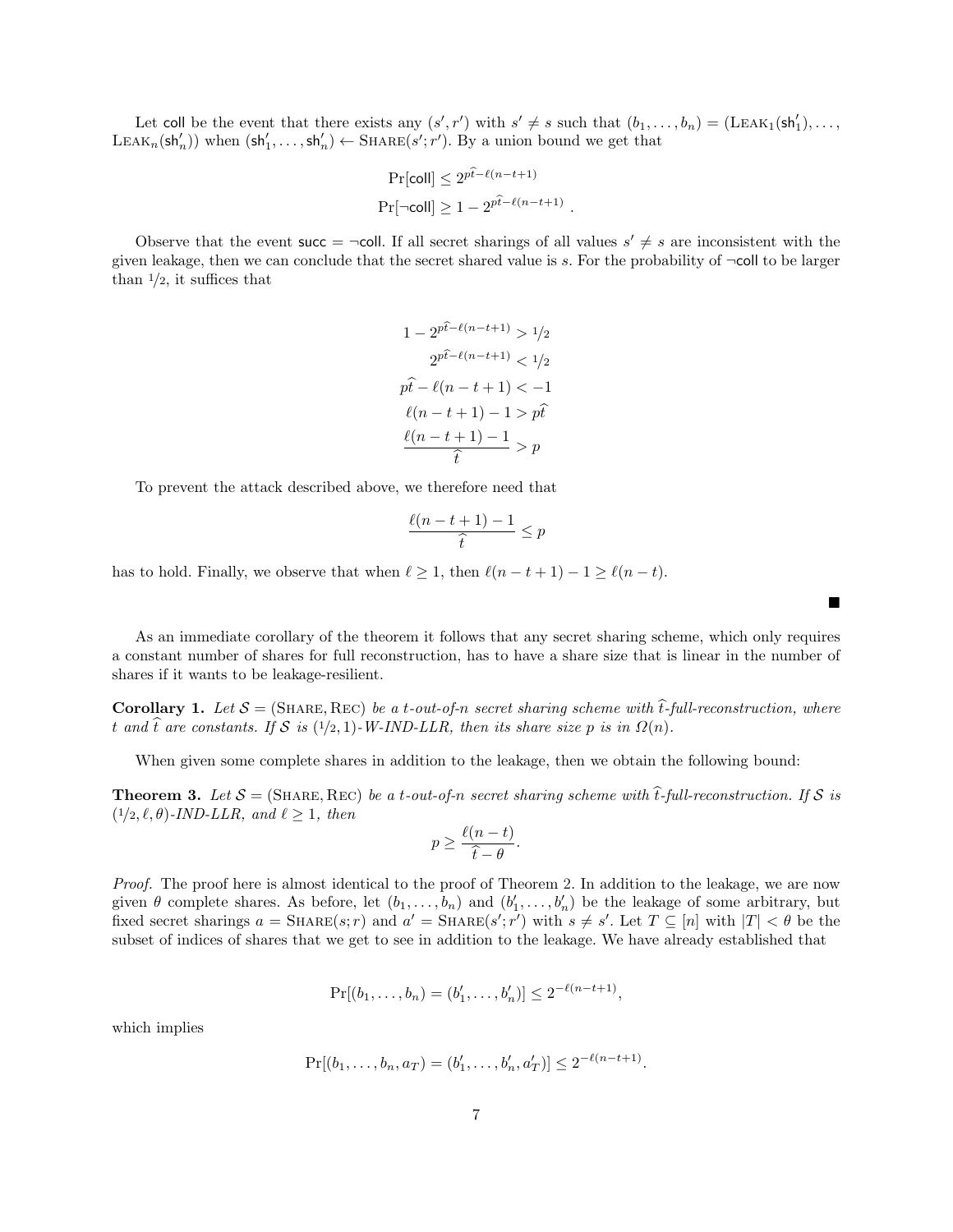Let us now consider the event coll that, for an arbitrary but fixed  $(s, r)$ , there exists any  $(s', r')$  with  $s' \neq s$  such that  $(b_1, \ldots, b_n, a_T) = (b'_1, \ldots, b'_n, a'_T)$ . There are at most  $2^{p\hat{t}}$  possible secret sharings and at most  $2^{p(\hat{t}-\theta)}$  possible secret sharings that match the shares  $a_T$  at the indices T. By a union bound we have

$$
\Pr[\neg\text{coll}] \ge 1 - 2^{p(\hat{t} - \theta) - \ell(n - t + 1)}.
$$

For the probability of  $\neg$ coll to be larger than  $1/2$  it thus suffices that

$$
\frac{\ell(n-t+1)-1}{\hat{t}-\theta} > p.
$$

To prevent the attack described above it must therefore hold that

$$
\frac{\ell(n-t+1)-1}{\hat{t}-\theta}\leq p,
$$

which for  $\ell > 1$  is true if

$$
\frac{\ell(n-t)}{\widehat{t}-\theta} \le p.
$$

 $\blacksquare$ 

#### <span id="page-7-0"></span>3.1 A Lower Bound via Randomness Complexity

In this section we prove a lower bound via randomness complexity. To motivate it, consider the bound in Theorem [2](#page-5-0) for the case  $t = o(n)$ . In this case we have that

$$
p \geq \frac{\ell n}{\widehat{t}} \; .
$$

So, if we consider the relative leakage, then we have that

$$
\frac{\ell}{p} \leq \frac{\widehat{t}}{n} .
$$

This means that to have a constant leakage rate<sup>[2](#page-7-1)</sup>, one still needs  $\hat{t} \in \Omega(n)$ . That is, after having enough shares to reconstruct, there still needs to be randomness left in many of the other remaining shares. This explains existing constructions of leakage-resilient secret sharing schemes, where shares contain a lot more randomness than what is actually needed to get privacy against  $t - 1$  parties.

However, the above theorem does not give a quantitative enough handle on this phenomenon. One could trivially get  $\hat{t} = n$  by adding an unused uniformly random bit to each share. But intuitively, this should not help against leakage-resilience. These bits are trivial in the sense that they could just be deleted. Neither should it help if we added a little bit of non-trivial randomness to the shares, as it could just be leaked. Below we prove a theorem which gets a better quantative handle of how much randomness there must be in the shares.

The following definition will be helpful in removing trivial randomness from consideration.

<span id="page-7-1"></span> $2$  The leakage rate is defined as the ratio between the number of bits leaked per share and the share size in bits.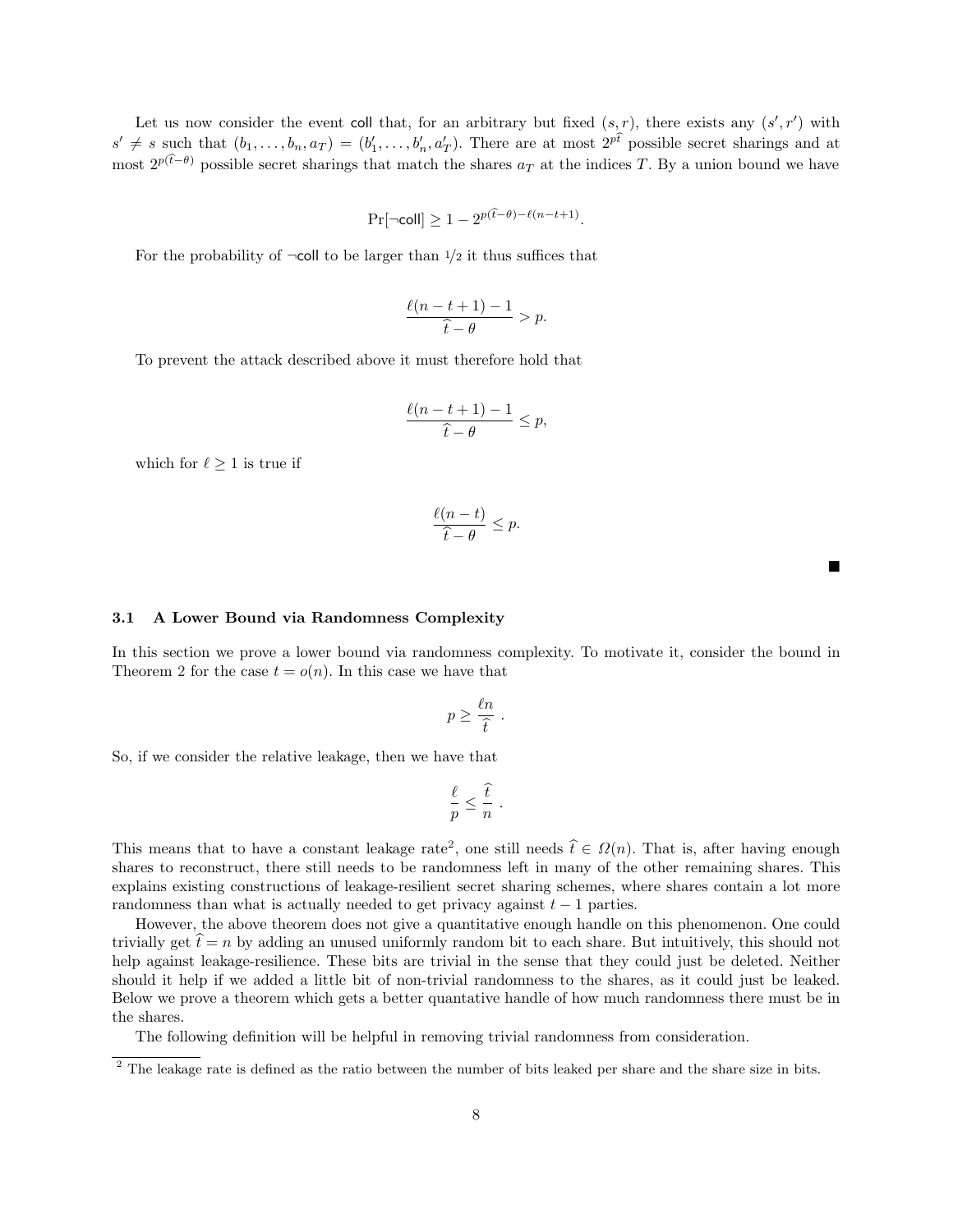**Definition 6.** Let  $S = (SHARE, REC)$  be a t-out-of-n secret sharing scheme where share number i has length  $p_i$ . We call  $\text{comp} = (\text{comp}_1, \dots, \text{comp}_n)$  a compression of S if it holds for  $i = 1, \dots, n$  that  $\text{comp}_i : \{0, 1\}^{p_i} \to$  $\{0,1\}^{q_i}$  and  $q_i \leq p_i$ . Define SHARE<sup>comp</sup> by

$$
(\mathsf{sh}'_1, \ldots, \mathsf{sh}'_n) = \mathsf{SHARE}^\mathrm{comp}(s;r)
$$

where

$$
(\mathsf{sh}_1,\ldots,\mathsf{sh}_n)=\mathrm{SHARE}(s;r)
$$

and

$$
(\mathsf{sh}'_1,\ldots,\mathsf{sh}'_n)=(\mathrm{comp}_1(\mathsf{sh}_1),\ldots,\mathrm{comp}_n(\mathsf{sh}_n))\ .
$$

We call a compression a correct compression of S if for some REC' it holds that  $\mathcal{S}^{\text{comp}} = (\text{SHARE}^{\text{comp}}, \text{REC}')$ is again a t-out-of-n secret sharing scheme.

We now introduce a crude measure of the randomness complexity.

**Definition 7.** Let  $S = (\text{SHARE}, \text{REC})$  be a t-out-of-n secret sharing scheme. Let

size 
$$
S = |\{\text{SHARE}(s; r) | s \in \{0, 1\}^k, r \in \{0, 1\}^*\}|
$$
.

Let

$$
ran S = log min_{comp} size S^{comp} ,
$$

where the minimum is taken over all correct compressions of  $S$ . We call a correct compression comp for  $S$ for which it holds that  $\log_2$  size  $\mathcal{S}^{\text{comp}} = \text{ran } \mathcal{S}$  a max-compression of comp.

Notice that the above measure is via max-entropy. This is a very crude notion of randomness, but for illustrating the phenomenon that a lot of randomness is left in each share, it works well and allows for a significantly simpler proof.

Notice that if you secret share a random secret s using a random  $r$ , then you will hit all possible secret sharings with non-zero probability. So, the length of the random s and r must be at least ran  $S$ . So, if we can lower bound ran  $S$ , we also lower bounded the amount of randomness needed to sample a secret sharing.

To connect the randomness complexity to the above theorems, notice that if a secret sharing scheme  $S$ has share size p, then ran  $S \leq \hat{t}p$ .

**Theorem 4.** Let  $S = (\text{SHARE}, \text{Rec})$  be a t-out-of-n secret sharing scheme with  $\hat{t}$ -full-reconstruction. If S is  $(1/2, \ell)$ -weakly-leakage-resilient and  $\ell \geq 1$ , then

$$
\operatorname{ran} S \ge \ell(n-t) \; .
$$

*Proof.* We prove the theorem by showing a generic attack that breaks  $\ell$ -WOW-LLR of any secret sharing scheme with ran  $S < l(n - t)$ . The adversary A proceeds as follows.

- 1. Let comp =  $(\text{comp}_1, \ldots, \text{comp}_n)$  be a max-compression for  $S = (\text{SHARE}, \text{Rec})$ , where  $\text{comp}_i : \{0, 1\}^{p_i} \to$  ${0,1}^{q_i}.$
- 2. For  $i = 1, ..., n$ , pick a uniformly random LEAK<sub>i</sub>:  $\{0, 1\}^{q_i} \rightarrow \{0, 1\}^{\ell}$ .
- 3. For  $i = 1, ..., n$ , let  $\text{LEAK}'_i = \text{LEAK}_i \circ \text{comp}_i$ .
- 4. Submit  $\text{LEAK}' = (\text{LEAK}'_1, \ldots, \text{LEAK}'_n)$  to the WOW-LLR.
- 5. Get back  $(b_1, \ldots, b_n) = (\text{LEAK}_1(\text{comp}_1(\text{sh}_1)), \ldots, \text{LEAK}_n(\text{comp}_n(\text{sh}_n)))$  where  $(\text{sh}_1, \ldots, \text{sh}_n) \leftarrow \text{SHARE}(s; r)$ is a secret sharing of the secret s that the algorithm should try to recover.
- 6. Call  $s' \in \{0,1\}^k$  consistent with  $(b_1,\ldots,b_n)$  if there exists r' such that

$$
(b_1,\ldots,b_n)=(\text{LEAK}_1(\text{sh}'_1),\ldots,\text{LEAK}_n(\text{sh}'_n))
$$

when

$$
({\sf sh}'_1,\ldots,{\sf sh}'_n) \leftarrow {\sf SHARE}^{\rm comp}(s';r')\;.
$$

Compute

 $S = \{s' \in \{0,1\}^k \mid s' \text{ is consistent with } (b_1,\ldots,b_n)\}\.$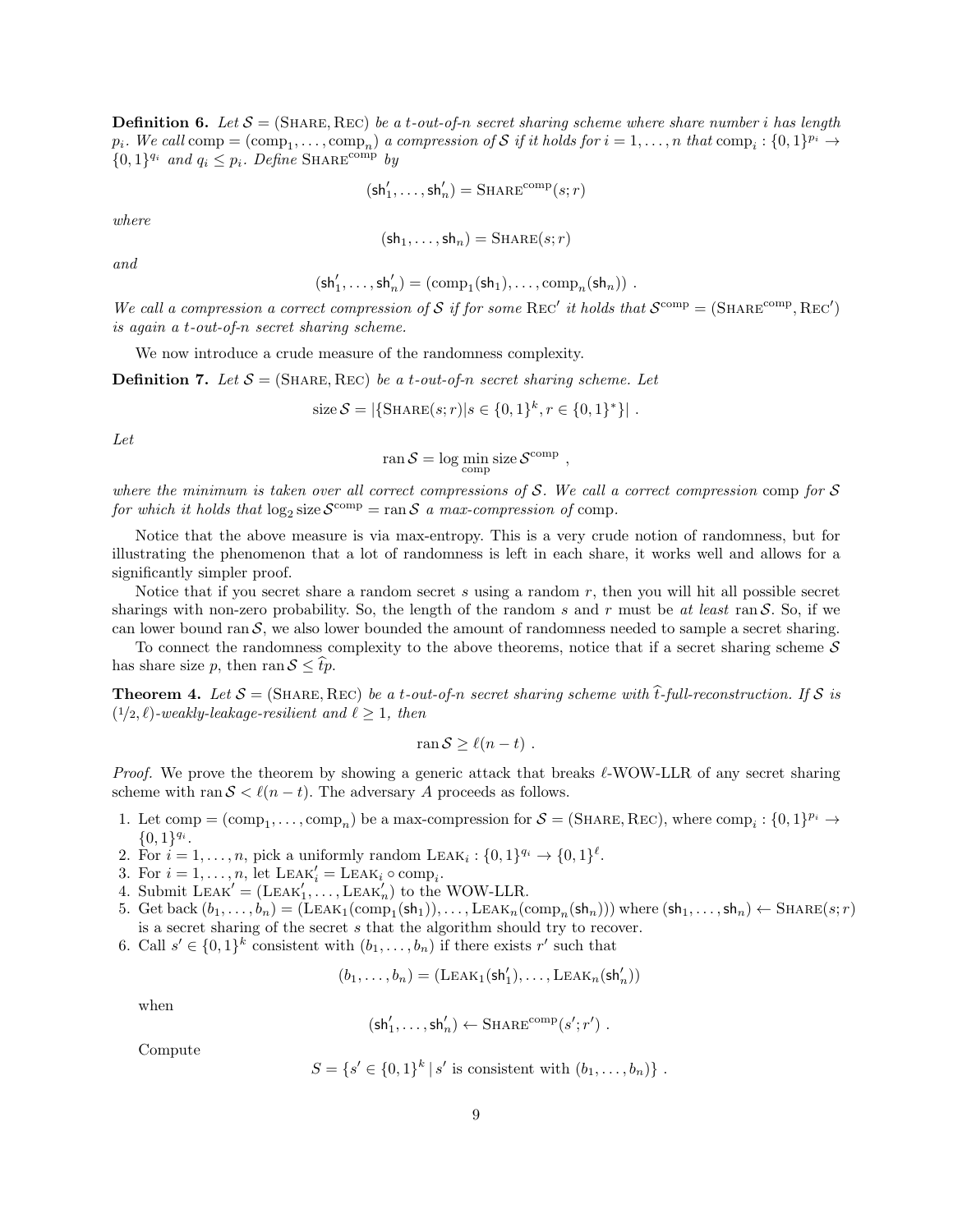7. If  $|S| > 1$ , then output  $\perp$ . Otherwise, let  $\{s\} = S$  and output s.

Let succ be the event that the output is not  $\bot$ . It is trivial to see that  $s \in S$ . Hence if  $|S| = 1$ , then indeed  $S = \{s\}$ . So when A does not output  $\perp$ , it outputs the correct secret s and wins the WOW-LLR. We conclude the theorem by proving that  $Pr[\text{succ}] \ge 1/2$ .

Let  $(\text{sh}_1, \ldots, \text{sh}_n) \leftarrow \text{SHARE}(s; r)$  be the secret sharing of the secret that A is trying to guess and denote by

$$
b_i \leftarrow \text{LEAK}_i(\text{comp}_i(\text{sh}_i))
$$

the leakage from the i-th share. Let

$$
(\mathsf{sh}'_1, \ldots, \mathsf{sh}'_n) \gets \mathrm{SHARE}^{\mathrm{comp}}(s'; r')
$$

be the secret sharing of some arbitrary but fixed secret s' with  $s \neq s'$  and let  $b'_i \leftarrow \text{LEAK}_i(\text{sh}'_i)$  be the corresponding leakage. By correctness of comp we have that (SHARE<sup>comp</sup>, REC) is correct. This guarantees that there exists a set  $I \subseteq [n]$  with  $|I| \geq n-t+1$  such that  $\mathsf{sh}_i \neq \mathsf{sh}'_i$  for all  $i \in I$ . So it clearly holds that

$$
\Pr_{\text{LEAK}}[(b_1,\ldots,b_n)=(b'_1,\ldots,b'_n)] \leq 2^{-\ell(n-t+1)},
$$

where the randomness is taken over a the random  $(LEAK_1, \ldots, LEAK_n)$ .

Let coll be the event that there exists any  $(s', r')$  with  $s' \neq s$  such that  $(b_1, \ldots, b_n) = (LEAK_1(sh'_1), \ldots,$ LEAK<sub>n</sub>(sh'<sub>n</sub>)) when  $(sh'_1, ..., sh'_n) \leftarrow \text{SHARE}^{\text{comp}}(s'; r')$ . Observe that succ =  $\neg$ coll. By definition there are at most  $2^{\text{ran }\tilde{\mathcal{S}}}$  possible secret sharings. So, by a union bound we get that

$$
\Pr[\text{coll}] \le 2^{\text{ran } S - \ell(n - t + 1)}
$$
\n
$$
\Pr[\neg \text{coll}] \ge 1 - 2^{\text{ran } S - \ell(n - t + 1)}
$$
\n
$$
1 - 2^{\text{ran } S - \ell(n - t + 1)} > 1/2
$$
\n
$$
2^{\text{ran } S - \ell(n - t + 1)} < 1/2
$$
\n
$$
\text{ran } S - \ell(n - t + 1) < -1
$$
\n
$$
\ell(n - t + 1) - 1 > \text{ran } S
$$

To prevent the attack described above, we therefore need that

$$
\operatorname{ran} S \ge \ell(n - t + 1) - 1 = \ell(n - t) + \ell - 1 \ge \ell(n - t) ,
$$

where we used that  $\ell \geq 1$ .

To illustrate the theorem, consider a secret sharing scheme with constant threshold  $t$ , share size  $p$ , which tolerates leakage  $\ell = (1 - o(1))p$ . The theorem tells us that it *must* be the case that

$$
\operatorname{ran} S \ge p(n-2) \approx pn .
$$

So on average there are p bits of randomness in each share. In particular, after learning the constant number of shares needed to reconstruct, there is *still* about  $p$  bits of randomness left in each share that was not used for reconstructing. This quantifies that almost all randomness goes into achieving leakage-resilient and not into privacy of the secret sharing.

As another example, consider a secret sharing scheme with  $t < cn$  for a constant  $c < 1/2$  and  $\ell = dp$  for a constant d. We get that

ran  $S > \ell(1 - c)n$ .

 $n - t = (1 - c)n$ 

We have that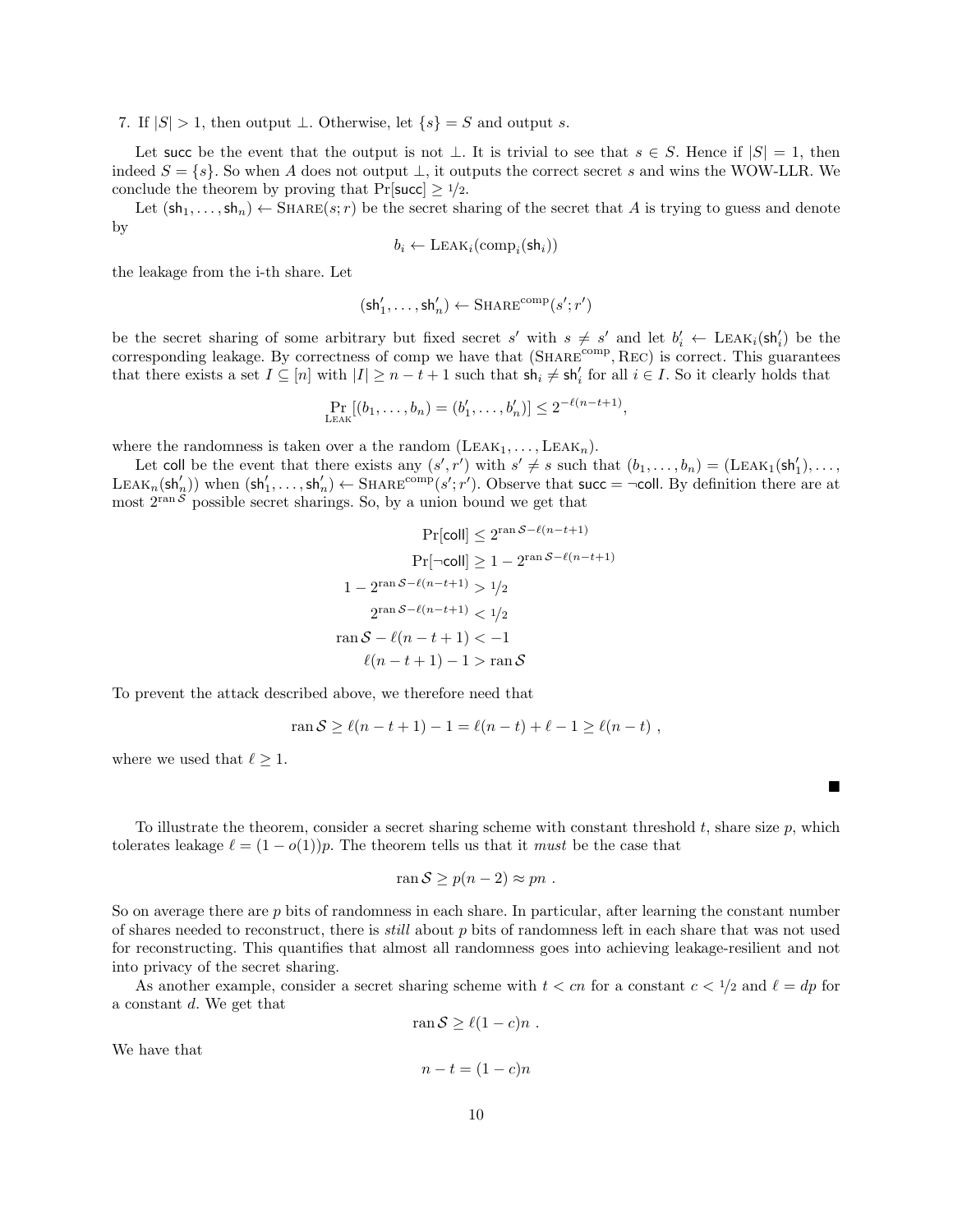and thus

$$
\ell(n-t) = dp(1-c)n .
$$

So after learning t shares of length  $p$  the average number of bits of randomness left per share is at least

$$
\frac{dp(1-c)n - tp}{n-t} = \frac{dp(1-c)n - cnp}{(1-c)n} = p\frac{d(1-c) - c}{(1-c)} = p\left(d - \frac{c}{(1-c)}\right)
$$

.

So if

$$
d > \frac{c}{(1-c)}
$$

there is still randomness left in the shares.

## 4 Leakage-Resilience of Shamir's Secret Sharing

Benhamouda et al. [\[BDIR18\]](#page-15-10) investigate the local leakage-resilience of Shamir's secret sharing. Among other results, the authors show that Shamir's scheme is not leakage-resilient if either the number of parties is constant or the secret sharing is done over a field with small characteristic. Using Fourier analytic techniques and additive combinatorics they show that t-out-of-n Shamir secret sharing is  $(neg(n), \log q/4)$ -W-IND-LLR in prime order fields  $\mathbb{F}_q$ , whenever  $t = n - \mathcal{O}(\log n)$ . In the recently published full version of the same paper<sup>[3](#page-10-0)</sup>, the authors further show that it is 1-bit leakage-resilient for  $t \approx 0.85n$ . They leave it open to find other parameter ranges in which local leakage-resilience does or does not hold and postulate Conjecture [1,](#page-2-1) which was already stated in the introduction.

Our lower bound does not disprove Benhamouda et al.'s conjecture, but it does tell us how large n and thus the shares would have to be if the conjecture is indeed true. By plugging in the concrete parameters from the conjecture into Theorem [2,](#page-5-0) we get that

$$
\frac{n-t}{t} \le p \iff \frac{n-cn}{cn} \le p \iff \frac{1-c}{c} \le p \iff \frac{1}{c} - 1 \le p
$$

has to hold for the conjecture to be true. Since  $p = \log q = \log n$  it follows that the share size has to be in  $\Omega(1/c)$  and thus  $n \in \Omega(2^{\frac{1}{c}})$ .

Furthermore, using Theorem [2,](#page-5-0) we can show that Shamir's secret sharing is not local leakage-resilient for a large range of parameters. Concretely, we show that two natural strengthenings of Benhamouda et al.'s conjecture are not true. In Lemma [2](#page-10-1) we consider a mildly smaller reconstruction threshold of  $cn/\log n$ . In Lemma [3](#page-11-0) we consider a larger leakage. See Figure [1](#page-2-0) in the introduction for an overview of these results. A possible interpretation of these results is that the original conjecture of Benhamouda et al. is essentially the best one can hope for.

<span id="page-10-1"></span>**Lemma 2.** Let q be the smallest prime larger than n. Then for any constant  $0 < c < 1$  and large enough n it holds that  $\left(\frac{cn}{\log n}\right)$ -out-of-n Shamir secret sharing over  $\mathbb{F}_q$  is not  $(1/2, 1)$ -W-IND-LLR.

Proof. Via Theorem [2,](#page-5-0) we know that the adversary successfully breaks leakage-resilience, whenever

$$
p<\frac{n-t}{t}=\frac{n}{t}-1
$$

Combining this inequality with the parameters from the stated theorem, we get that

$$
p < \frac{\log n}{c} - 1
$$

has to hold, which is true for any  $0 < c < 1$  for large enough n, since  $p = \log n$ .

<span id="page-10-0"></span><sup>3</sup> <https://eprint.iacr.org/2019/653>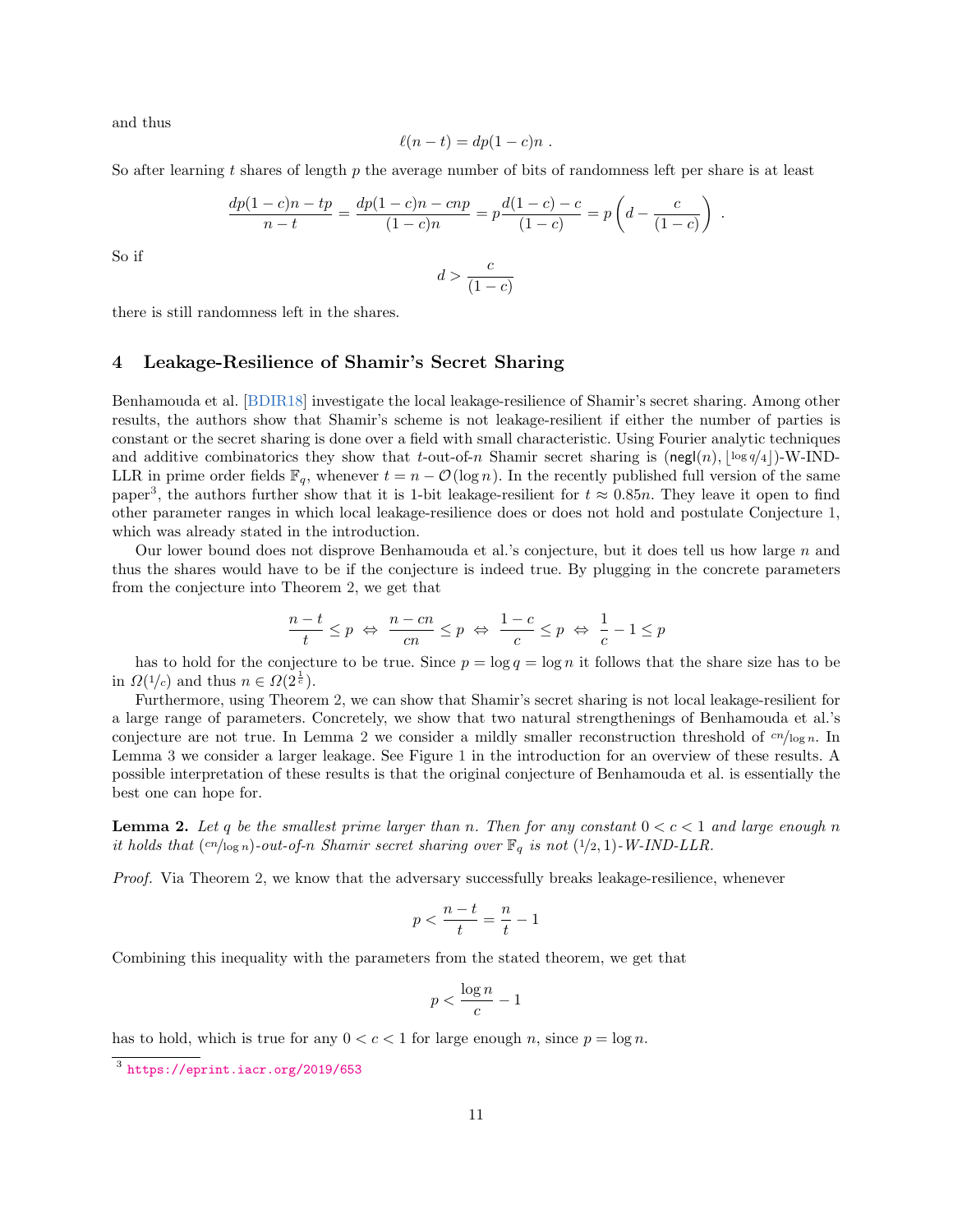$\blacksquare$ 

<span id="page-11-0"></span>**Lemma 3.** Let q be the smallest prime larger than n. For any constant  $0 < c < 1/2$  and any n, there exists a constant  $0 < d < 1$ , such that cn-out-of-n Shamir secret sharing over  $\mathbb{F}_q$  is not  $(1/2, d \log n)$ -W-IND-LLR.

Proof. For the attack from Theorem [2](#page-5-0) to work we need that

$$
\frac{\ell(n-cn)}{cn} > p \iff \frac{\ell(1-c)}{c} > p \iff \ell > \frac{c}{1-c}p
$$

Since  $p = \log n$ , and  $(1 - c) > c$ , it follows that the inequality holds for any  $\ell \ge \log n$  with any  $d < \ell/1-c$ .

Lemma [3](#page-11-0) provides an interesting insight into the relationship between the number of bits sufficient for reconstruction and the number of leaked bits sufficient for breaking local leakage-resilience. In general, cn-out-of-n Shamir secret sharing requires cn full shares and thus cn  $\log n$  bits in total for reconstructing the secret<sup>[4](#page-11-1)</sup>. Reconstruction can be seen as a form of structured leakage, where *cn* full shares are leaked. Lemma [3](#page-11-0) shows that (inefficient) reconstruction is possible from unstructured leakage when the leakage is a small constant fraction larger than what is needed for reconstruction anyways, e.g. if  $c = \frac{1}{5}$ , then we need  $n/5 \log n$  bits for regular reconstruction and  $n/4 \log n$  bits for reconstruction from the leakage.

#### 4.1 An Efficient Attack for 2-out-of-n Shamir Secret Sharing



<span id="page-11-2"></span>Fig. 2. Illustration of our efficient attack on 2-out-of-n Shamir secret sharing. The secret shared value is  $s_1$  and the solid line represents the linear function that was used during the secret sharing. The dashed lines depict the linear functions that are interpolated from the shares under the assumption that the secret shared value is  $s_0$ . Two distinct incorrect points at  $x = \alpha_1$  are extrapolated.

All the results described above only apply to secret sharing schemes with information-theoretic security, since the proof of Theorem [2](#page-5-0) relies on an adversary that can enumerate all possible secret sharings and thus runs in time at least exponential in the share size p. In the following, we show that for the specific case of 2-out-of-n Shamir secret sharing, we can break weak local leakage-resilience using only a single bit of leakage per share in a highly efficient manner. Our attack only requires  $\mathcal{O}(n)$  field operations and does not depend on any particular properties of the underlying field.

<span id="page-11-1"></span><sup>4</sup> Over certain fields reconstruction can be performed with significantly fewer bits, but this approach does not work over general fields. See for example Guruswami and Wootters [\[GW16\]](#page-16-11).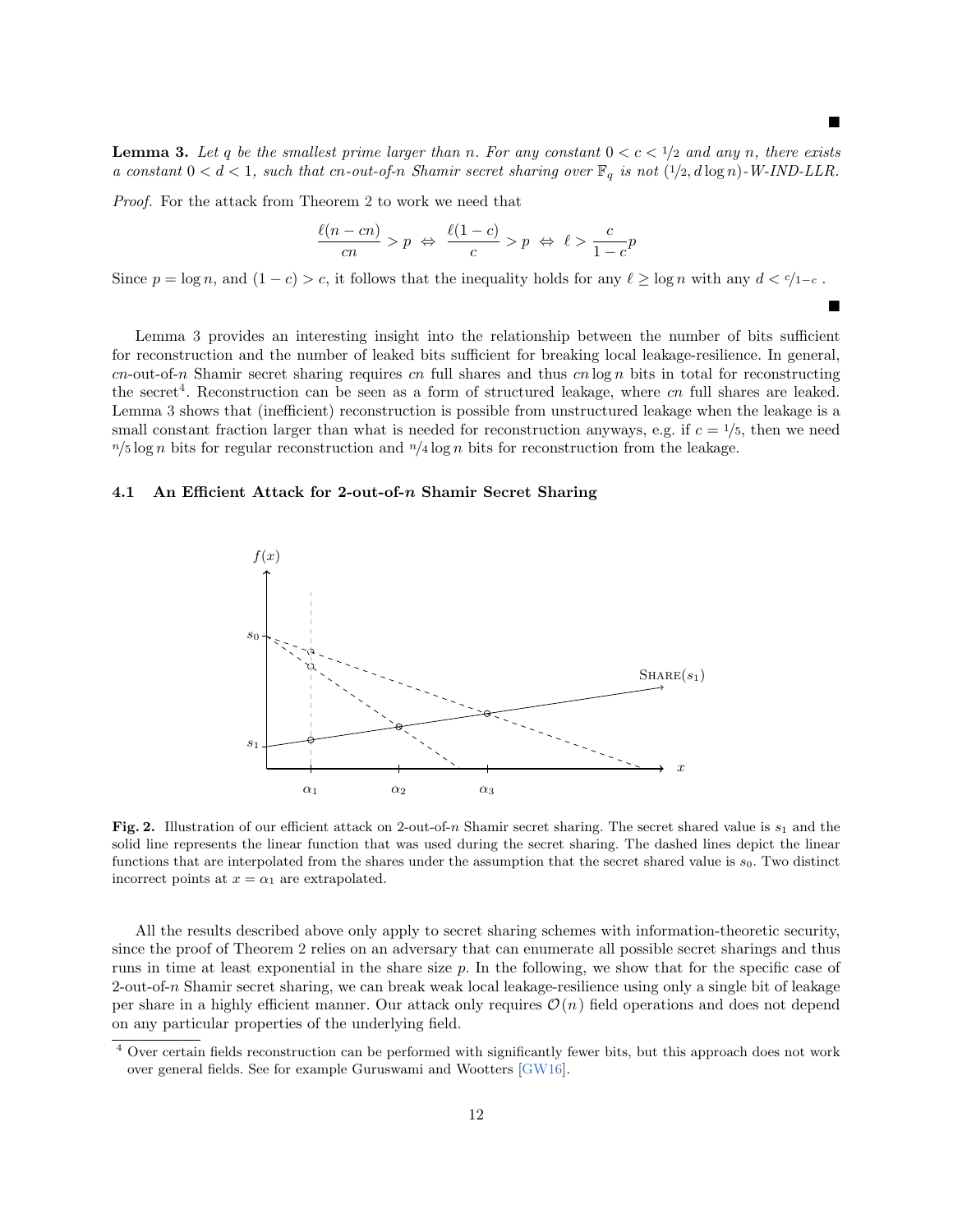**Theorem 5.** For any  $\delta < 1 - 2^{-n}$ , 2-out-of-n Shamir secret sharing over an arbitrary field  $\mathbb{F}_q$  is not  $(\delta, 1)$ -W-IND-LLR. More concretely, there exists a distinguisher B that performs  $\mathcal{O}(n)$  field operations and breaks weak local leakage-resilience with a success probability of  $1 - 2^{-n-1}$ .

*Proof.* Let  $s_0$  and  $s_1$  be two arbitrary distinct secrets that are output by the adversary. Let  $f_1$  be a uniformly random leakage function. For  $2 \le i \le n$ , we hardcode  $s_0$ , public values  $(\alpha_1, \alpha_i)$ , and  $f_1$  into the leakage function  $f_i$ . On input  $\mathsf{sh}_i$ , the function  $f_i$  interpolates a linear function  $P_i$  between the points  $(0, s_0)$  and  $(\alpha_i, \mathsf{sh}_i)$ . It outputs  $f_1(P_i(\alpha_1))$ . The adversary receives the leaked bits  $b_1, \ldots, b_n$  and has to decide whether  $s_0$  or  $s_1$  was secret shared. If  $b_1 = b_2 = \cdots = b_n$ , then the adversary outputs guess  $g = 0$ . Otherwise it outputs  $q = 1$ .

Let us consider two cases. If  $s_0$  was secret shared, then  $(0, s_0)$  lies on a line with all shares and thus, for  $2 \leq i \leq n$ , each  $f_i$  interpolates the P that was initially used to compute the shares. Therefore, it holds that each  $P_i(\alpha_1) = \mathsf{sh}_1$  and it follows that all leakage functions output the same bit  $f_1(\mathsf{sh}_1)$ . If  $s_1$  was secret shared, then  $(s_1, 0)$  does not lie on a line with the shares. It follows that, for each  $2 \le i \le n$ ,  $f_i$  interpolates a distinct line  $P_i$ . All these lines intersect in  $(s_1, 0)$  and therefore if follows that all  $(P_i(\alpha_1), \alpha_1)$  are distinct. Since  $f_1$  is a uniformly random function, we can conclude that the probability that  $b_1 = b_2 = \cdots = b_n$  is  $2^{-n}$ . A visual illustration of the reasoning above is depicted in Figure [2.](#page-11-2) Let  $s_c$  be the secret shared value. Based on the above observations we get

$$
\begin{aligned} \mathsf{Adv}_B &= 2|\Pr[g = c] - \frac{1}{2}| \\ &= 2(1 \cdot \frac{1}{2} + \frac{1}{2} \cdot (1 - 2^{-n}) - \frac{1}{2}) \\ &= 1 - 2^{-n} . \end{aligned}
$$

 $\blacksquare$ 

Assuming a stronger definition of leakage-resilience and thus a stronger adversary, we can extent the attack described above to larger thresholds. The basic idea behind the attack is that each leakage function can interpolate a linear function using a hardcoded candidate secret and the given share. Assuming our adversary can first see  $t - 2$  shares and then *adaptively* select the leakage-functions, then the same attack goes through in a straightforward manner for  $t$ -out-of-n Shamir secret sharing, because the adversary can hardcode t−2 shares in addition to some candidate secret and let each leakage function interpolate a degree t polynomial.

**Corollary 2.** For any  $\delta < 1-2^{-n}$ , t-out-of-n Shamir secret sharing over an arbitrary field  $\mathbb{F}_q$  is not  $(\delta, 1)$ -W-IND-LLR against an distinguisher that sees  $t-2$  shares before choosing the leakage functions. In particular, there exists a distinguisher that performs  $\mathcal{O}(n)$  field operations and breaks weak local leakage-resilience with a success probability of  $1 - 2^{-n-1}$ .

### 5 Computational Leakage-Resilient Secret Sharing

A natural question is whether our lower bound from Section [3](#page-5-1) also applies to computationally secure secret sharing schemes. In this section we answer this question in the negative by presenting a leakage-resilient secret sharing scheme, which violates our lower bound, in the random oracle model that is secure against computationally bounded adversaries.<sup>[5](#page-12-0)</sup> More concretely we show:

<span id="page-12-0"></span> $5$  Note that our lower bound easily extends to information-theoretically secure secret sharing schemes in the random oracle model. And unbounded distinguisher can learn the entire RO, so the RO does not help more than an exponentially long, uniformly random, common reference string (CRS). Our lower bound clearly generalises to the case with a CRS, as it goes via counting the expected number of secret sharings consistent with a given leakage. This counting argument is not affect by a public CRS.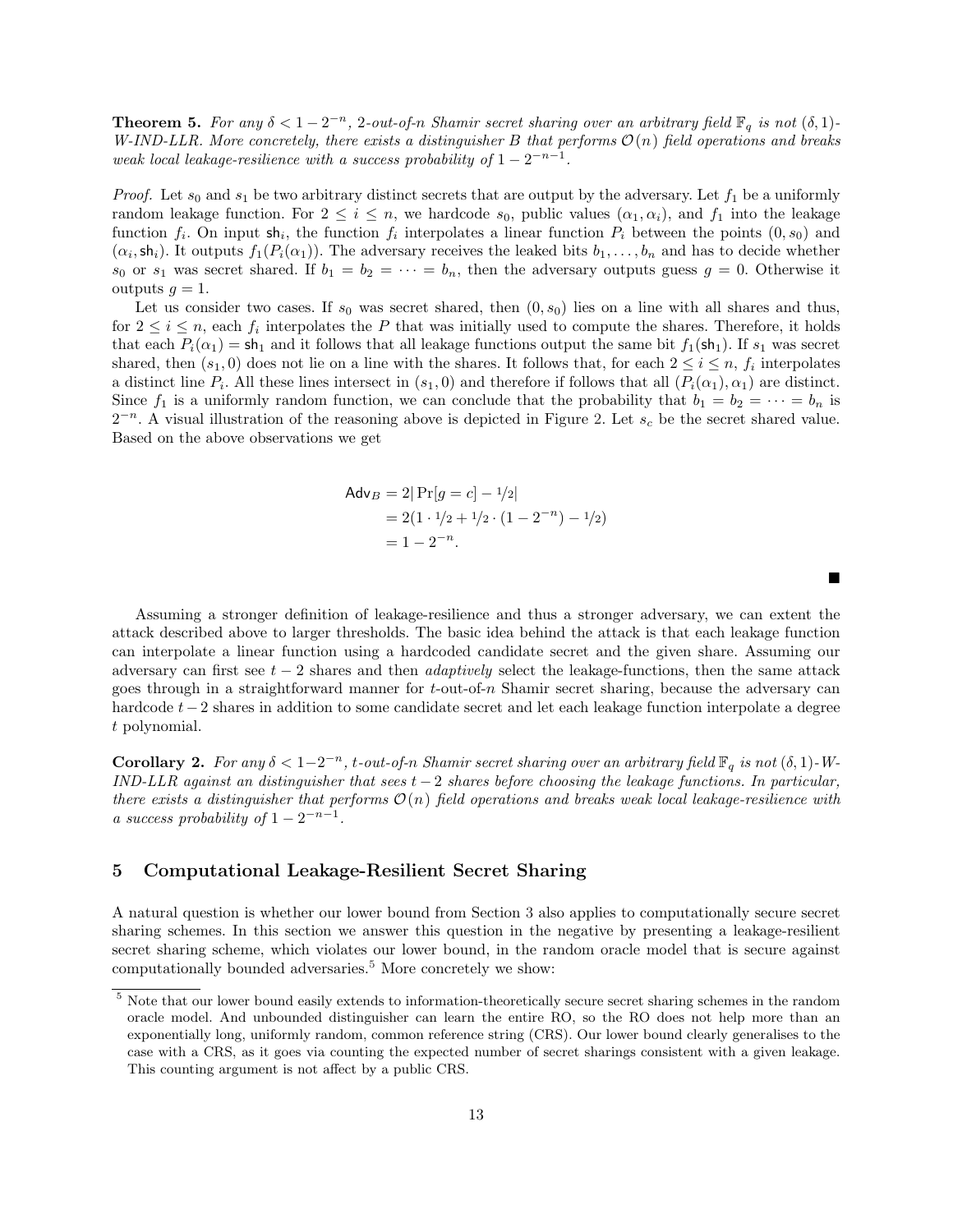**Theorem 6.** Let  $\lambda$  be a security parameter. In the random oracle model there exists a (negl( $\lambda$ ),  $\ell$ )-W-IND-LLR 2-out-of-n secret sharing scheme  $S = (SHARE, Rec)$  for 1-bit secrets with share size  $p = \mathcal{O}(\ell + \lambda + n)$ and full reconstruction threshold  $\dot{t} = 2$  that is secure against computationally bounded adversaries that run in time  $\text{poly}(\lambda)$ .

Remark 1. Note that, for instance for  $\ell > n$  for sufficiently large n, such a secret sharing scheme violates the bound for information-theoretically secure schemes. For  $\ell > n$  and  $n > \lambda$  the share size is  $p = \mathcal{O}(\ell + \lambda + n)$  $\mathcal{O}(\ell)$ . And we have that the secret sharing scheme tolerates  $\ell$ -bits of leakage from each share. When  $\hat{t} = 2$  and information theoretic  $(\text{negl}(\lambda), \ell)$ -W-IND-LLR 2-out-of-n would need to have share size  $p \geq \frac{\ell(n-t)}{\hat{t}} = \Theta(n\ell)$ . So the computational version beats the information theoretic one by a factor n in share size.

*Proof.* For the sake of simplicity, assume we have access to the following multiple random oracles:

$$
H_s: \{0,1\}^{\lambda} \to \{0,1\}^{2(\lambda+1)}
$$
  
\n
$$
H_L: \{0,1\}^{\lambda + \lceil \log n \rceil} \to \{0,1\}^{\lambda+\ell}
$$
  
\n
$$
H_R: \{0,1\}^{\lambda + \lceil \log n \rceil} \to \{0,1\}^{\lambda}
$$
  
\n
$$
H_e: \{0,1\}^{\lambda} \to \{0,1\}^{\lambda+\ell}
$$

We construct the secret sharing scheme for 1-bit secrets  $m \in \{0, 1\}$  from the theorem statement as follows.

 $SHARE(m;s):$ 

- 1. Pick a seed  $s \leftarrow \{0,1\}^{\lambda}$  uniformly at random.
- 2. Compute  $s_1||s_2 = H_s(s)$ .
- 3. Define linear function g over  $\mathbb{Z}_{2^{(\lambda+1)}}$  through  $g(1) = s_1$  and  $g(2) = s_2$
- 4. Extrapolate  $s_i = g(i)$  for  $i = 0, \ldots, n$ .
- 5. Compute  $c = (s||m) \oplus s_0$ .
- 6. Compute  $L_i = H_L(s||i)$  and  $R_i = H_R(s||i)$  for  $i = 1, \ldots, n$ .
- 7. Compute  $R'_i = H_e(R_i)$  for  $i = 1, \ldots, n$ .
- 8. Compute  $e_{i,j} = s_i \oplus \langle L_i, R'_j \rangle$  for  $i, j = 1, \ldots, n$  with  $i \neq j$ .
- 9.  $P_i$ 's share sh<sub>i</sub> is defined as  $(L_i, R_i, \{e_{i,j}\}_{j=1,\ldots,n}, c)$

Reconstruction works as follows.

 $\text{Rec}(\mathsf{sh}_i, \mathsf{sh}_j)$ :

- 1. Compute  $s_i = e_{i,j} \oplus \langle L_i, H_e(R_j) \rangle$  and  $s_j = e_{j,i} \oplus \langle L_j, H_e(R_i) \rangle$ .
- 2. Interpolate g from  $s_i$  and  $s_j$  and compute  $s_0 = g(0)$ .
- 3. Compute  $(s||m) = c \oplus s_0$  and return m.

It is easy to see that the proposed scheme is correct.

Note that besides learning  $m$  in reconstruction we also learn the seed  $s$ . From  $s$  we can recompute SHARE $(m, s)$ . The full reconstruction threshold t is 2, since given access to the random oracles, m, and s, any two parties can compute all  $L_i$ ,  $R_i$ ,  $e_{i,j}$ , and thus all shares  $\mathsf{sh}_i$ .

Since each party  $P_i$  holds exactly one  $L_i$ , one  $R_i$ , and  $n-1$  bits  $e_{i,j}$ , it follows that the share size p is  $(\ell + \lambda) + \lambda + (n - 1) = \mathcal{O}(\ell + \lambda + n).$ 

It is straight forward to see that SHARE is a secret sharing scheme with threshold 2. Assume we are given one share  $(L_i, R_i, \{e_{i,j}\}_{j=1,\dots,n}, c)$ . We have to argue that the share leaks no information on m. There are two cases, the query case and the no-query case. In the query case, at some point a query of one of the following forms were made  $H_R(s\|\cdot)$ ,  $H_L(s\|\cdot)$ , or  $H_s(a)$ . The non-query case is the complement.

If we are in the no-query case, then because we are in the random oracle model we can replace the secret sharing procedure with this one:

 $SHARE<sup>2</sup>(m):$ 

1. Pick a seed  $s \leftarrow \{0,1\}^{\lambda}$  uniformly at random.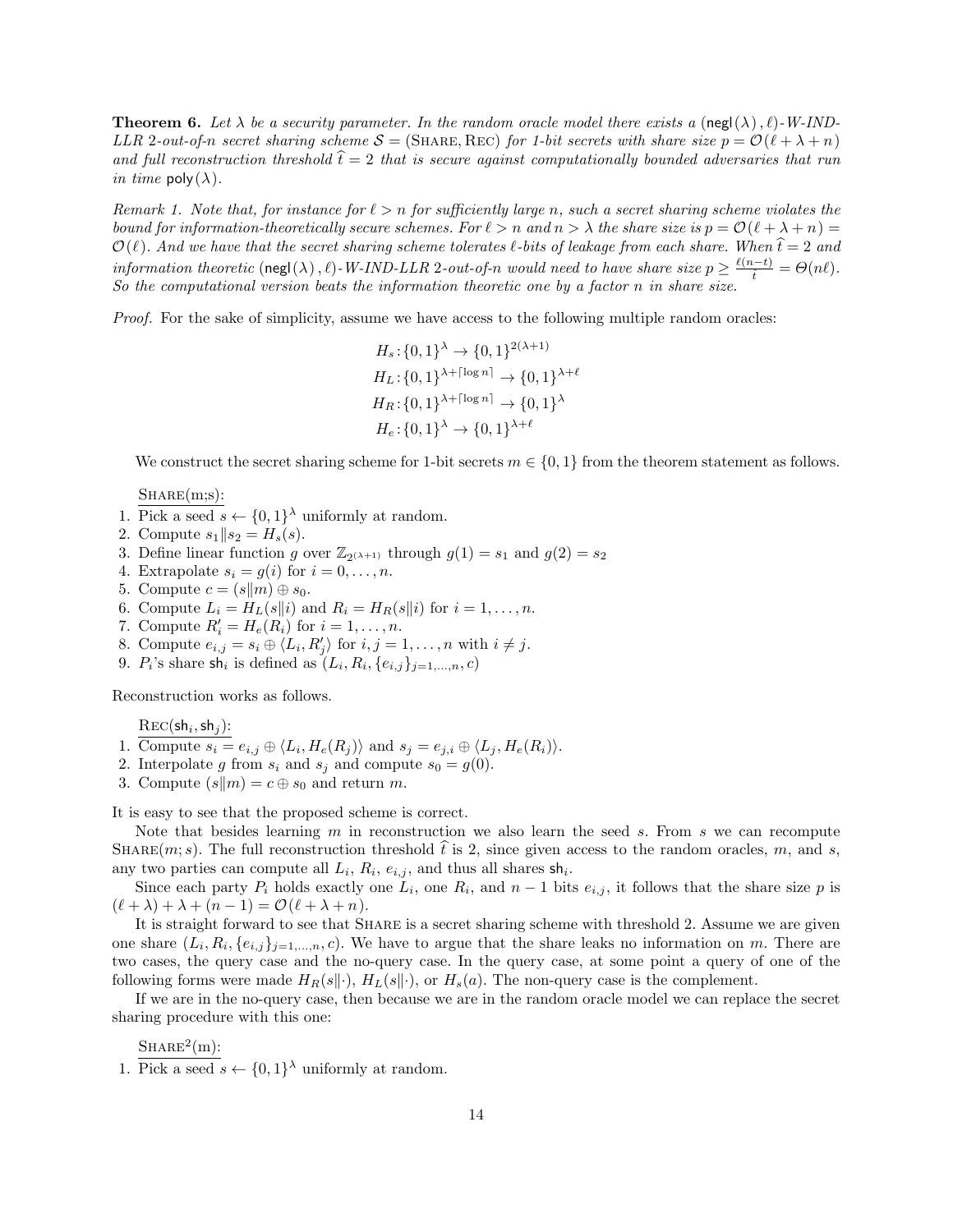- 2. Sample uniformly random  $s_1, s_2 \in \{0, 1\}^{2(\lambda+1)}$ .
- 3. Define linear function g over  $\mathbb{Z}_{2(\lambda+1)}$  through  $g(1) = s_1$  and  $g(2) = s_2$
- 4. Extrapolate  $s_i = g(i)$  for  $i = 0, \ldots, n$ .
- 5. Compute  $c = (s||m) \oplus s_0$ .
- 6. Sample uniformly random  $L_i \in \{0,1\}^{\lambda+\ell}$  and  $R_i \in \{0,1\}^{\lambda}$  for  $i = 1, \ldots, n$ .
- 7. Compute  $R'_i = H_e(R_i)$  for  $i = 1, \ldots, n$ .
- 8. Compute  $e_{i,j} = s_i \oplus \langle L_i, R'_j \rangle$  for  $i, j = 1, \ldots, n$  with  $i \neq j$ .
- 9.  $P_i$ 's share sh<sub>i</sub> is defined as  $(L_i, R_i, \{e_{i,j}\}_{j=1,\ldots,n}, c)$

It is straight forward to see that for all  $j \neq i$  we can replace  $H_e(R_j)$  by a uniformly random string, as there is not enough information in  $\mathsf{sh}_i$  to learn  $R_j$  and query  $H_e$  on this point. Namely, even if the adversary is given  $s_i$ , the values  $\langle L_i, R'_j \rangle$  leaks at most one bit on  $R_j$ . This gives this hybrid:

 $SHARE<sup>3</sup>(m)$ :

- 1. Pick a seed  $s \leftarrow \{0,1\}^{\lambda}$  uniformly at random.
- 2. Sample uniformly random  $s_1, s_2 \in \{0, 1\}^{2(\lambda+1)}$ .
- 3. Define linear function g over  $\mathbb{Z}_{2(\lambda+1)}$  through  $g(1) = s_1$  and  $g(2) = s_2$
- 4. Extrapolate  $s_i = g(i)$  for  $i = 0, \ldots, n$ .
- 5. Compute  $c = (s||m) \oplus s_0$ .
- 6. Sample uniformly random  $L_i \in \{0,1\}^{\lambda+\ell}$  and  $R_i \in \{0,1\}^{\lambda}$  for i and let  $R'_i = H_e(R_i)$ .
- 7. Sample uniformly random  $L_j \in \{0,1\}^{\lambda+\ell}$  and  $R'_j \in \{0,1\}^{\lambda+\ell}$  for  $j \neq i$ .
- 8. Compute  $e_{i,j} = s_i \oplus \langle L_i, R'_j \rangle$  for  $i, j = 1, \ldots, n$  with  $i \neq j$ .
- 9.  $P_i$ 's share sh<sub>i</sub> is defined as  $(L_i, R_i, \{e_{i,j}\}_{j=1,\ldots,n}, c)$

Now given  $\mathsf{sh}_i$  without  $\{e_{i,j}\}_{j=1,\ldots,n}$  all the values  $\langle L_i, R'_j \rangle$  are statistically close to uniformly random and independent. Hence we can jump to this hybrid:

 $SHARE<sup>4</sup>(m):$ 

- 1. Pick a seed  $s \leftarrow \{0,1\}^{\lambda}$  uniformly at random.
- 2. Sample uniformly random  $s_1, s_2 \in \{0, 1\}^{2(\lambda+1)}$ .
- 3. Define linear function g over  $\mathbb{Z}_{2(\lambda+1)}$  through  $g(1) = s_1$  and  $g(2) = s_2$
- 4. Extrapolate  $s_i = g(i)$  for  $i = 0, \ldots, n$ .
- 5. Compute  $c = (s||m) \oplus s_0$ .
- 6. Sample uniformly random  $L_i \in \{0,1\}^{\lambda+\ell}$  and  $R_i \in \{0,1\}^{\lambda}$  for i and let  $R'_i = H_e(R_i)$ .
- 7. Sample uniformly random  $L_j \in \{0,1\}^{\lambda+\ell}$  and  $R'_j \in \{0,1\}^{\lambda+\ell}$  for  $j \neq i$ .
- 8. Sample uniformly random bits  $e_{i,j}$  for  $i, j = 1, \ldots, n$  with  $i \neq j$ .
- 9.  $P_i$ 's share sh<sub>i</sub> is defined as  $(L_i, R_i, \{e_{i,j}\}_{j=1,\ldots,n}, c)$

Now  $sh_i$  has no information on  $s_1$  and  $s_2$  and hence  $s_0$  is uniformly random given  $sh_i$ . Therefore we can replace  $c = (s||m) \oplus s_0$  by a uniformly random value. At this point sh<sub>i</sub> contains no information on m or s.

This sequence of indistinguishable hubrids shows that when we are in the no-query case, then  $\mathsf{sh}_i$  is statistically close to independent from  $s$  and  $m$ , as desired. Note in particular that during an execution it holds until the point in time where we go into the query-case (because an oracle was queried on s for the first time) that  $sh_i$  is statistically close to independent of s. This means that to query an oracle on s the adversary has to guess close to  $\lambda$  bits of min-entropy on s. This happens with probability at most  $2^{-\lambda}$ . Therefore the query case happens with negligible probability. This concludes the proofs that Share is a secret sharing scheme with  $t = 2$ .

We then argue that the secret sharing scheme is leakage resilient against  $\ell$  bits of leakage from each share. Here it is important that we are on the non-adaptive leakage case, where all leakage functions are picked before any leakage is seen. This ensures that when  $LEAK_i((L_i, R_i, \{e_{i,j}\}_{j=1,\ldots,n}, c)$  is computed the leakage function has no information on s by the argument above that we are dealing with a secret sharing scheme with threshold  $t = 2$ . Hence by the sequence of hybrids above we see that  $R'_{j}$  is uniformly random in the view of LEAK<sub>i</sub> as it did not query  $H_e(R_i)$  except with negligible probability in polynomial time. Now notice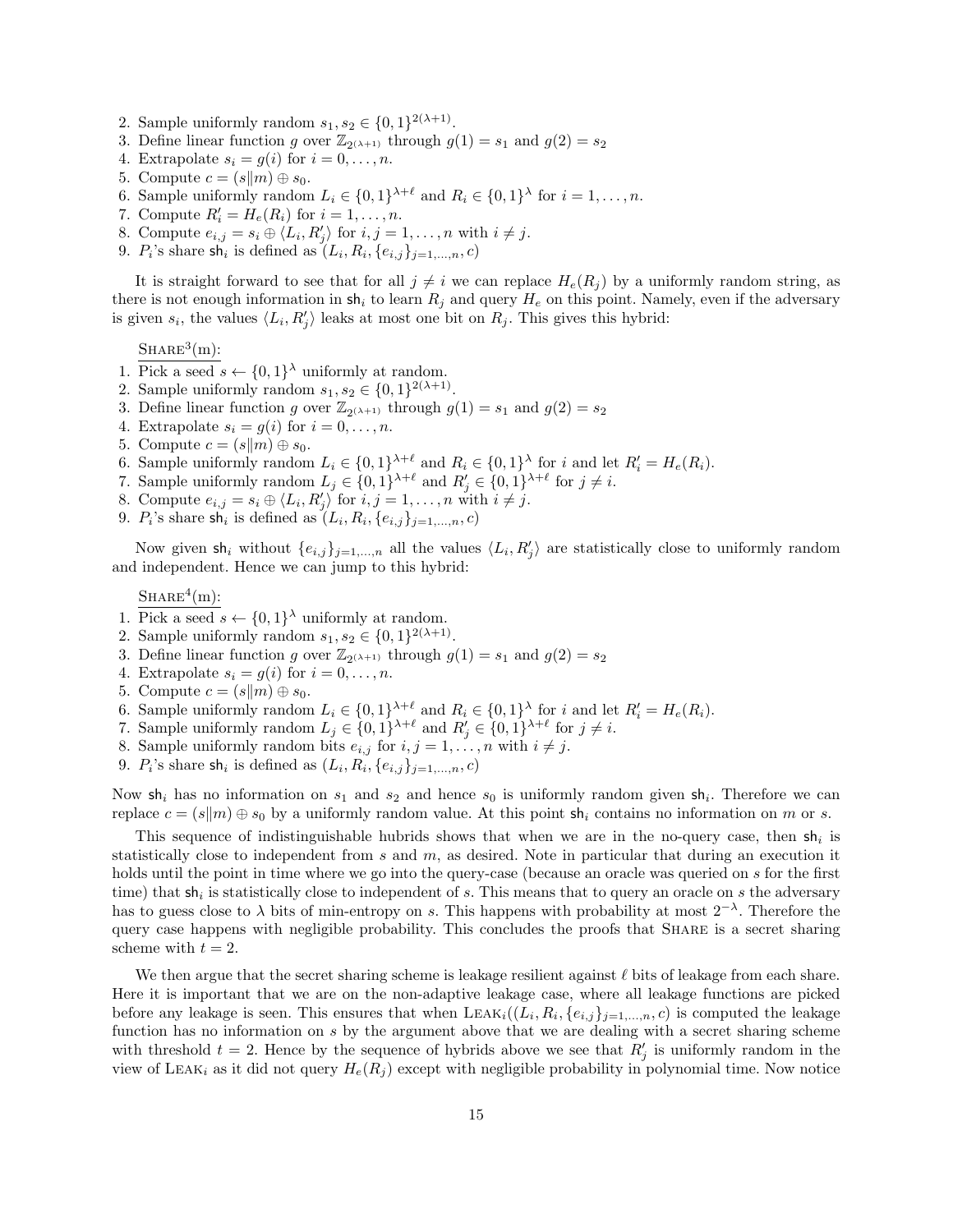that LEAK<sub>i</sub>( $(L_i, R_i, \{e_{i,j}\}_{j=1,\dots,n}, c)$  will leave  $\lambda$  bits of min-entropy in  $R_i$ , as  $R_i$  has length  $\ell + \lambda$  and the leakage is at most  $\ell$  bits.

In guessing the values  $\langle L_i, H_e(R_j) \rangle$  the adversary is therefore playing the following game.

GAME<sup>1</sup>: Pick  $L_i \in \{0,1\}^{\ell+\lambda}$  uniformly at random. Ask for  $\ell$  bits of leakage on  $L_i$ . Then be given  $R_j$  and try to guess  $\langle L_i, H_e(R_j) \rangle$ .

An adversary winning this game, can be modified to win the following game by programming that random oracle at  $R_i$ .

GAME<sup>2</sup>: Pick  $L_i \in \{0,1\}^{\ell+\lambda}$  uniformly at random. Ask for  $\ell$  bits of leakage on  $L_i$ . Then be given uniformly random  $R'_j \in \{0,1\}^{\ell+\lambda}$  and try to guess  $\langle L_i, R'_j \rangle$ .

By the hard-core bit theorem, an adversary winning this game with non-negligible probability can guess  $L_i$  with non-negligible probability, a contradiction.

At this point the argument follows the one for secret sharing. We can first replace  $\{e_{i,j}\}_{j=1,\ldots,n}$  by uniformly random values and then replace  $c$  by a uniformly random value. At this point there is no more information on  $m$  in the secret sharing.

## Acknowledgements

We would like to thank Maciej Obremski for helpful discussions during the initial stages of this project.

## References

<span id="page-15-7"></span>

|         | ADN <sup>+</sup> 18. Divesh Aggarwal, Ivan Damgard, Jesper Buus Nielsen, Maciej Obremski, Erick Purwanto, Joao Ribeiro, |
|---------|-------------------------------------------------------------------------------------------------------------------------|
|         | and Mark Simkin. Stronger leakage-resilient and non-malleable secret-sharing schemes for general access                 |
|         | structures. Cryptology ePrint Archive, Report 2018/1147, 2018. https://eprint.iacr.org/2018/1147.                       |
| BDIR18. | Fabrice Benhamouda, Akshay Degwekar, Yuval Ishai, and Tal Rabin. On the local leakage resilience                        |

- <span id="page-15-10"></span>of linear secret sharing schemes. In Hovav Shacham and Alexandra Boldyreva, editors, Advances in Cryptology – CRYPTO 2018, Part I, volume 10991 of Lecture Notes in Computer Science, pages 531–561. Springer, Heidelberg, August 2018.
- <span id="page-15-11"></span>Bei11. Amos Beimel. Secret-sharing schemes: a survey. In International Conference on Coding and Cryptology, pages 11–46. Springer, 2011.
- <span id="page-15-6"></span>BGK14. Elette Boyle, Shafi Goldwasser, and Yael Tauman Kalai. Leakage-resilient coin tossing. Distrib. Comput., 27(3):147–164, June 2014.
- <span id="page-15-9"></span>BGK16. Andrej Bogdanov, Siyao Guo, and Ilan Komargodski. Threshold secret sharing requires a linear size alphabet. In Martin Hirt and Adam D. Smith, editors, TCC 2016-B: 14th Theory of Cryptography Conference, Part II, volume 9986 of Lecture Notes in Computer Science, pages 471–484. Springer, Heidelberg, October / November 2016.
- <span id="page-15-1"></span>BGW88. Michael Ben-Or, Shafi Goldwasser, and Avi Wigderson. Completeness theorems for non-cryptographic fault-tolerant distributed computation (extended abstract). In 20th Annual ACM Symposium on Theory of Computing, pages 1–10. ACM Press, May 1988.
- <span id="page-15-0"></span>Bla79. G.R. Blakley. Safeguarding cryptographic keys. pages 313–317. AFIPS Press, 1979.
- <span id="page-15-8"></span>BS18. Saikrishna Badrinarayanan and Akshayaram Srinivasan. Revisiting non-malleable secret sharing. Cryptology ePrint Archive, Report 2018/1144, 2018. <https://eprint.iacr.org/2018/1144>.
- <span id="page-15-2"></span>CCD88. David Chaum, Claude Crépeau, and Ivan Damgård. Multiparty unconditionally secure protocols (extended abstract). In 20th Annual ACM Symposium on Theory of Computing, pages 11–19. ACM Press, May 1988.
- <span id="page-15-5"></span>CGMA85. Benny Chor, Shafi Goldwasser, Silvio Micali, and Baruch Awerbuch. Verifiable secret sharing and achieving simultaneity in the presence of faults (extended abstract). In 26th Annual Symposium on Foundations of Computer Science, pages 383–395. IEEE Computer Society Press, October 1985.
- <span id="page-15-3"></span>Des88. Yvo Desmedt. Society and group oriented cryptography: A new concept. In Carl Pomerance, editor, Advances in Cryptology – CRYPTO'87, volume 293 of Lecture Notes in Computer Science, pages 120– 127. Springer, Heidelberg, August 1988.
- <span id="page-15-4"></span>DF90. Yvo Desmedt and Yair Frankel. Threshold cryptosystems. In Gilles Brassard, editor, Advances in Cryptology – CRYPTO'89, volume 435 of Lecture Notes in Computer Science, pages 307-315. Springer, Heidelberg, August 1990.